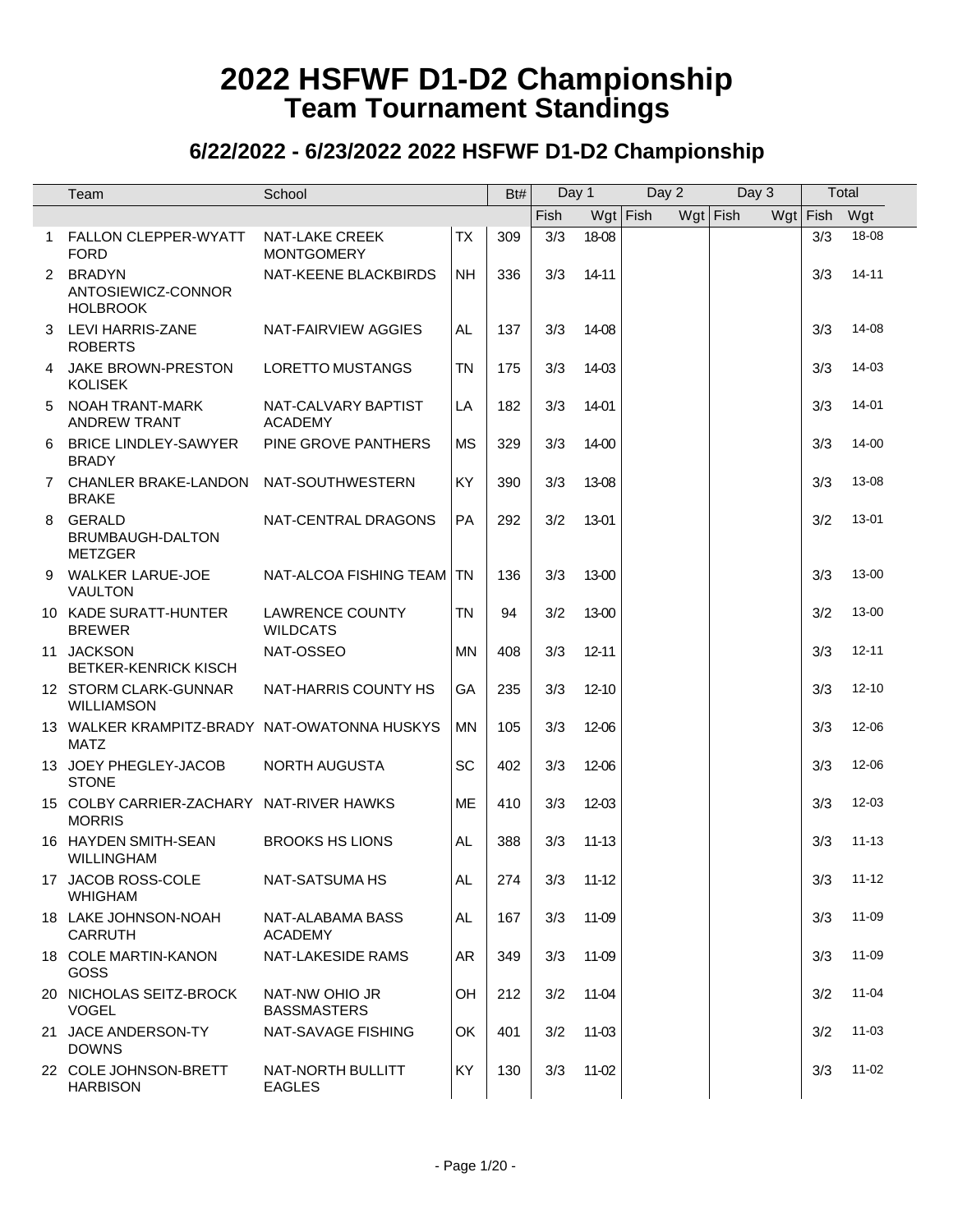| Team                                                          | School                                                      |           | Bt# | Day 1 |           | Day 2      | Day 3      | Total      |           |
|---------------------------------------------------------------|-------------------------------------------------------------|-----------|-----|-------|-----------|------------|------------|------------|-----------|
|                                                               |                                                             |           |     | Fish  |           | $Wgt$ Fish | $Wgt$ Fish | $Wgt$ Fish | Wgt       |
| 22 AUSTIN HICKS-CLAYTON<br><b>PAGE</b>                        | NAT-CAPTAIN SHREVE HS<br><b>GATORS</b>                      | LA        | 243 | 3/3   | 11-02     |            |            | 3/3        | $11 - 02$ |
| 22 RACHEL<br><b>MATHERLY-DIERKS BECK</b>                      | <b>CARTHAGE BASS TEAM</b>                                   | <b>MO</b> | 412 | 3/3   | $11-02$   |            |            | 3/3        | $11 - 02$ |
| 25 JOEY ELLIOTT-JACOB<br><b>NICKERT</b>                       | NAT-ANCHOR BAY HS                                           | MI        | 385 | 3/3   | 10-15     |            |            | 3/3        | $10 - 15$ |
| 25 PHILLIP HERRING-CALUP<br><b>WILLIAMS</b>                   | NAT-GREENE CO<br><b>WILDCATS</b>                            | <b>MS</b> | 266 | 3/3   | 10-15     |            |            | 3/3        | $10 - 15$ |
| 25 JOEY GENTLE-TYLER<br><b>BRYANT</b>                         | NAT-LAKE COUNTY HS                                          | CA        | 150 | 3/3   | 10-15     |            |            | 3/3        | $10 - 15$ |
| 28 DYLAN SORRELLS-CULLUM NAT-HIGHLAND PARK HS<br><b>BROWN</b> |                                                             | <b>TX</b> | 262 | 3/1   | $10-14$   |            |            | 3/1        | $10 - 14$ |
| 29 IAN CARTER-COLBY DARK                                      | NAT-NORTHEAST LA HS<br>ANGLERS                              | LA        | 103 | 3/3   | 10-13     |            |            | 3/3        | $10 - 13$ |
| 30 ANNA KAY-ELIZABETH<br><b>PAMPHILON</b>                     | <b>CRESCENT HS TIGERS</b>                                   | SC        | 197 | 3/3   | 10-12     |            |            | 3/3        | $10 - 12$ |
| 31 JOHN RANDALL<br>STANSBURY-RHETT<br><b>ANDERSON</b>         | NAT-DARBONNE WOODS<br><b>CHARTER</b><br><b>TIMBERWOLVES</b> | LA        | 208 | 3/2   | 10-12     |            |            | 3/2        | $10 - 12$ |
| 32 CHAN BARBER-BANKS<br><b>BARBER</b>                         | POLK CO HS WOLVERINE                                        | <b>NC</b> | 342 | 3/3   | $10 - 11$ |            |            | 3/3        | $10 - 11$ |
| 33 MASON LYONS-CARSON<br><b>VICE</b>                          | <b>BATH COUNTY WILDCATS</b>                                 | KY        | 320 | 3/3   | 10-10     |            |            | 3/3        | $10 - 10$ |
| 34 CARSEN<br>ADCOCK-MICHAEL (RILEY)<br><b>PITMAN</b>          | NAT-HAUGHTON HS BUCS                                        | LA        | 247 | 3/3   | 10-09     |            |            | 3/3        | 10-09     |
| 35 NOAH DANIELS-KYLE<br><b>DANIELS</b>                        | <b>LAFAYETTE</b><br><b>COMMODORES</b>                       | <b>MS</b> | 236 | 3/3   | 10-08     |            |            | 3/3        | 10-08     |
| 35 GAVIN STEVENS-QUINCY<br><b>HARMON</b>                      | HENDERSON CO HS                                             | KY        | 108 | 3/3   | 10-08     |            |            | 3/3        | 10-08     |
| 37 ELIJAH BENSON-BRAEDON NAT-DAWSON COUNTY<br><b>HUBBARD</b>  | <b>TIGERS</b>                                               | GA        | 48  | 3/3   | 10-07     |            |            | 3/3        | $10 - 07$ |
| 37 JUSTIN JAMES-JACOB<br><b>LONGLOIS</b>                      | NAT-MAURICEVILLE<br><b>BEARS</b>                            | <b>TX</b> | 333 | 3/3   | 10-07     |            |            | 3/3        | $10 - 07$ |
| 39 AIDAN MASS-JOE PUCEL                                       | NAT-WAYZATA TROJANS                                         | <b>MN</b> | 416 | 3/3   | 10-05     |            |            | 3/3        | 10-05     |
| 39 MITCHELL<br><b>GREEN-CHRISTIAN JONES</b>                   | TRIGG CO WILDCATS                                           | <b>KY</b> | 287 | 3/3   | 10-05     |            |            | 3/3        | $10 - 05$ |
| 39 ANDREW MELTON-JOSEPH TRION BULLDOGS<br><b>WILLINGHAM</b>   |                                                             | GA        | 346 | 3/3   | 10-05     |            |            | 3/3        | $10 - 05$ |
| 42 KALEB BUTTS-LUKE<br><b>MCGUFFIN</b>                        | NAT-CHS ANGLERS                                             | SC        | 157 | 3/3   | 10-04     |            |            | 3/3        | 10-04     |
| 43 EVAN HOWE-DRAKE<br><b>WADSWORTH</b>                        | NAT-NORTH DESOTO<br><b>GRIFFINS</b>                         | LA        | 19  | 3/3   | 10-03     |            |            | 3/3        | 10-03     |
| 43 CARSON EWEN-RYDER<br><b>LINDON</b>                         | NAT-POWELL CO HS                                            | KY.       | 295 | 3/3   | 10-03     |            |            | 3/3        | 10-03     |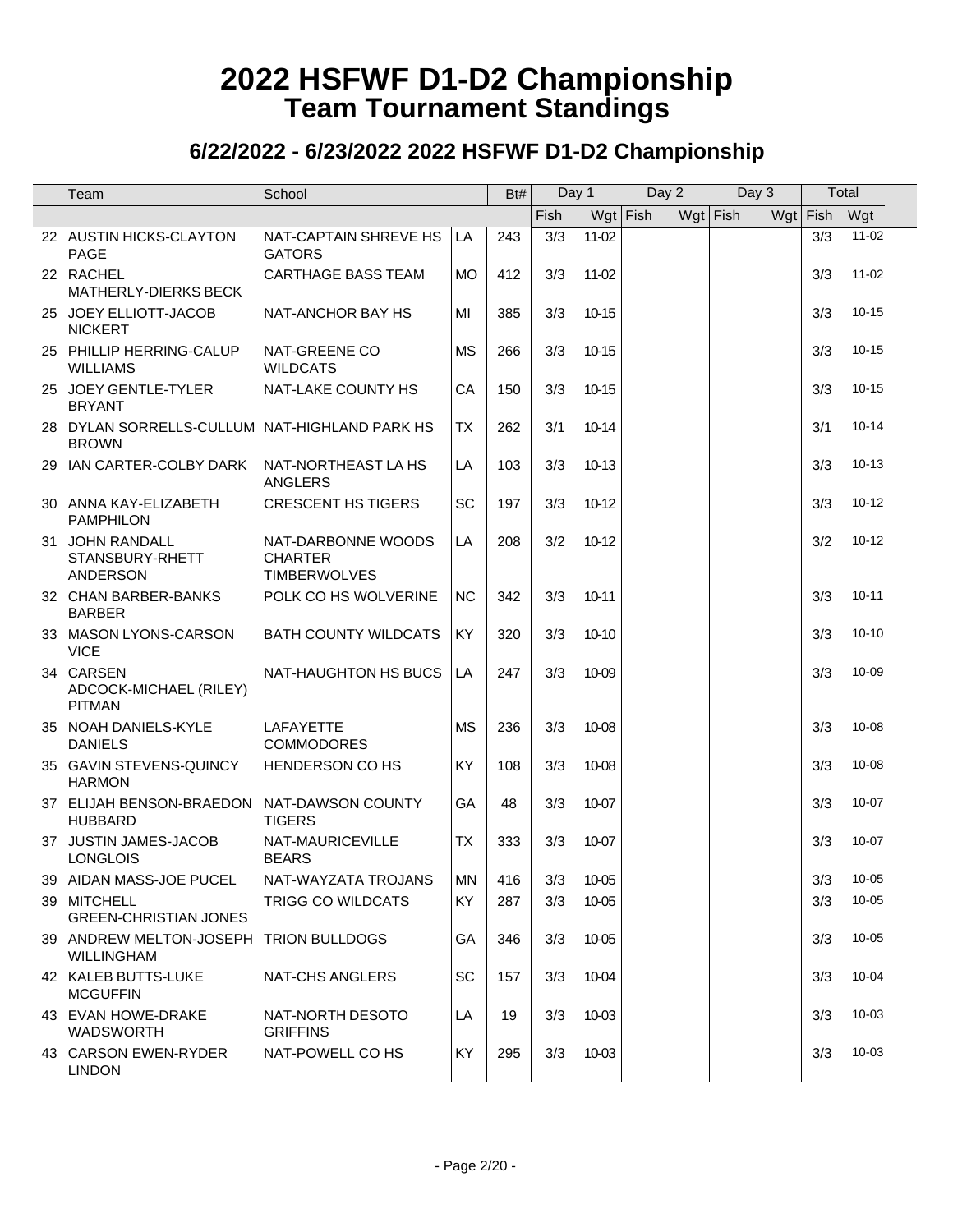| Team                                                     | School                           |           | Bt# | Day 1 |          | Day 2      | Day $3$    |            | Total     |
|----------------------------------------------------------|----------------------------------|-----------|-----|-------|----------|------------|------------|------------|-----------|
|                                                          |                                  |           |     | Fish  |          | $Wgt$ Fish | $Wgt$ Fish | $Wgt$ Fish | Wgt       |
| 43 HADEN RYZA-DALLON<br><b>HOSKINS</b>                   | NAT-IDAHO STUDENT<br>ANGLERS     | ID        | 276 | 3/3   | 10-03    |            |            | 3/3        | $10 - 03$ |
| 43 NATHAN FIANT-BRADEN<br><b>MCNAMARA</b>                | <b>HARTLEYS HAWGS</b>            | OH        | 340 | 3/3   | 10-03    |            |            | 3/3        | 10-03     |
| 47 DASH DAWSON-DEGAN<br><b>DOUGHERTY</b>                 | ARIZONA BASSMASTERS              | AZ        | 384 | 3/2   | 10-03    |            |            | 3/2        | $10 - 03$ |
| 47 KADEN SNAVELY-LOGAN<br>CARDWELL                       | NAT-CENTRAL FLORIDA<br>ANGLERS   | FL.       | 351 | 3/2   | 10-03    |            |            | 3/2        | $10 - 03$ |
| 49 ZACHARY HALBERT-GRAY<br><b>ALLUMS</b>                 | NAT-BENTON HIGH<br><b>TIGERS</b> | LA        | 90  | 3/3   | 10-02    |            |            | 3/3        | $10 - 02$ |
| 49 COLE EDWARDS-DRAKE<br><b>STURGILL</b>                 | DAR HS PATRIOTS                  | <b>AL</b> | 91  | 3/3   | 10-02    |            |            | 3/3        | $10 - 02$ |
| 49 JAKE<br>WOODWARD-BRAXTON<br><b>HOPPER</b>             | <b>CHELSEA ANGLERS</b>           | AL.       | 63  | 3/3   | 10-02    |            |            | 3/3        | $10 - 02$ |
| 52 PEYTON<br>BENNETT-ZACHARY<br><b>MCMILLAN</b>          | NAT-NE LOUISIANA HS              | LA        | 249 | 3/3   | 10-01    |            |            | 3/3        | $10 - 01$ |
| 53 CLAYTON ELLIS-GREY<br><b>HOLLAND</b>                  | NAT-SALTILLO TIGERS              | <b>MS</b> | 210 | 3/2   | $9 - 15$ |            |            | 3/2        | $9 - 15$  |
| 54 JAMES MURPHY<br><b>JR-HAYDEN WHITE</b>                | NAT-GILBERT CHRISTIAN            | AZ        | 185 | 3/3   | $9 - 14$ |            |            | 3/3        | $9 - 14$  |
| 55 MATHEW PITCHER-REIN<br><b>GOLUBJATNIKOV</b>           | NAT-PITTSFORD VIKINGS            | <b>NY</b> | 222 | 3/3   | $9 - 12$ |            |            | 3/3        | $9 - 12$  |
| 56 GRADY JOHNSON-TRIPP<br><b>BERLINSKY JR</b>            | NAT-OSCEOLA ANGLERS              | FL.       | 232 | 3/2   | $9 - 12$ |            |            | 3/2        | $9 - 12$  |
| 57 BRADEN BARTRON-ZION<br><b>DUNAWAY</b>                 | NAT-INDIANA SOUTH                | IN        | 252 | 2/2   | $9 - 12$ |            |            | 2/2        | $9 - 12$  |
| 58 ELI TESSLER-MASON<br><b>DECKER</b>                    | <b>ROCHESTER</b>                 | MN        | 166 | 3/3   | $9 - 11$ |            |            | 3/3        | $9 - 11$  |
| 59 JACKSON DAVIS-COOPER<br><b>PARKER</b>                 | <b>NAT-IAHS INDIANS</b>          | <b>MS</b> | 141 | 3/3   | $9 - 09$ |            |            | 3/3        | $9 - 09$  |
| 59 COOPER WRIGHT-ELI<br><b>SCHEIDEMAN</b>                | NAT-BECKER HS TEAM               | <b>MN</b> | 17  | 3/3   | $9 - 09$ |            |            | 3/3        | $9 - 09$  |
| 61 MICAH BELT-JAEDON DAN                                 | NAT-KIOWA COWBOYS                | OK        | 200 | 3/3   | 9-07     |            |            | 3/3        | $9 - 07$  |
| 61 SHANE LONG-SAWYER<br><b>STRONG</b>                    | NAT-GLIDE HS WILDCATS            | OR.       | 131 | 3/3   | $9 - 07$ |            |            | 3/3        | $9 - 07$  |
| 63 KADEN<br>RAICHEL-CHANDLER<br><b>MARCILLE</b>          | NAT-SCOTTSBURG HS                | IN        | 242 | 3/3   | $9 - 06$ |            |            | 3/3        | $9 - 06$  |
| 63 BRAYSON<br>CLAUNCH-CAMERON<br><b>OWENS</b>            | BOYLE COUNTY HS                  | KY.       | 107 | 3/3   | $9 - 06$ |            |            | 3/3        | $9 - 06$  |
| 65 CORBIN HALL-ETHAN<br><b>TEDDER</b>                    | <b>MUSCLE SHOALS</b>             | AL        | 53  | 3/3   | $9 - 04$ |            |            | 3/3        | $9 - 04$  |
| 65 NATHAN MOORE-STEWART NAT-KIRK ACADEMY<br><b>MOORE</b> |                                  | <b>MS</b> | 331 | 3/3   | $9 - 04$ |            |            | 3/3        | $9 - 04$  |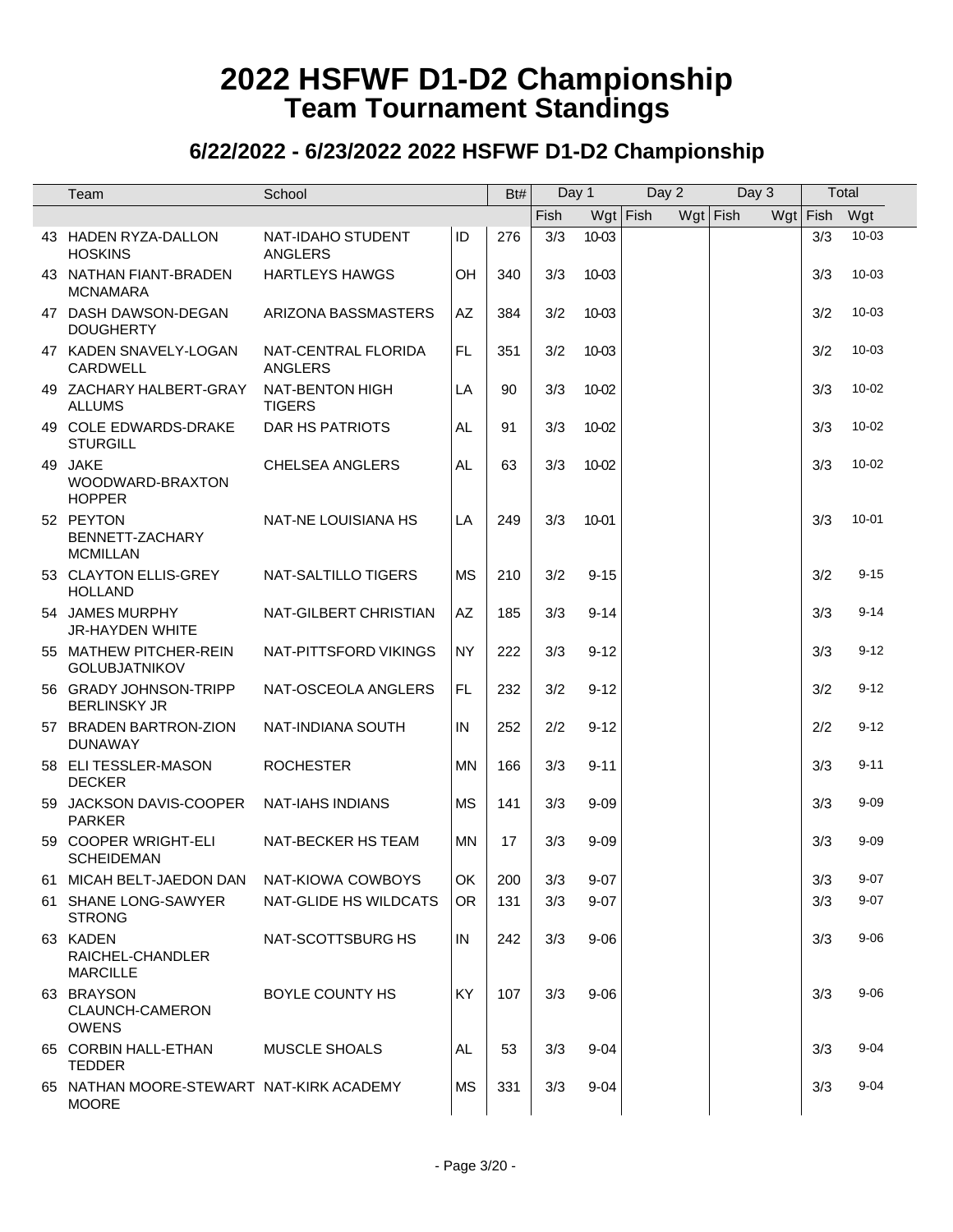| Team                                                                | School                                    |           | Bt# | Day 1 |          | $\overline{$ Day 2 | Day 3      |          | Total    |
|---------------------------------------------------------------------|-------------------------------------------|-----------|-----|-------|----------|--------------------|------------|----------|----------|
|                                                                     |                                           |           |     | Fish  |          | $Wgt$ Fish         | $Wgt$ Fish | Wgt Fish | Wgt      |
| 65 AUSTIN ROBINSON-SAM<br><b>LOVVORN</b>                            | <b>NAT-BREMEN HS</b>                      | GA        | 372 | 3/3   | $9 - 04$ |                    |            | 3/3      | $9 - 04$ |
| 65 BJ COLLINS-BANKS SHAW                                            | <b>SALE CREEK</b>                         | <b>NC</b> | 89  | 3/3   | $9 - 04$ |                    |            | 3/3      | $9 - 04$ |
| 69 ELI ROWTON-XANDER<br><b>COBB</b>                                 | <b>CMS EAGLE ANGLERS</b>                  | <b>AR</b> | 359 | 3/3   | $9 - 03$ |                    |            | 3/3      | $9 - 03$ |
| 70 PEYTON DUNN-BLAKE<br><b>EDWARDS</b>                              | FITZGERALD HS<br><b>HURRICANE</b>         | GA        | 181 | 3/3   | $9 - 00$ |                    |            | 3/3      | $9 - 00$ |
| 71 ANDREW JONES-CARSON<br><b>UNDERWOOD</b>                          | NAT-HEWITT TRUSSVILLE<br><b>HS</b>        | AL.       | 375 | 3/3   | $8 - 15$ |                    |            | 3/3      | $8 - 15$ |
| 72 COUGAR FAGEN-CADEN<br><b>ADAMS</b>                               | <b>CLARKSTON HS</b>                       | MI        | 271 | 3/1   | $8 - 15$ |                    |            | 3/1      | $8 - 15$ |
| 73 BRENDAN VINTON-CHASE<br><b>MARTIN</b>                            | NAT-RANDOLPH<br><b>GALLOPING GHOSTS</b>   | VT        | 387 | 3/3   | $8 - 13$ |                    |            | 3/3      | $8 - 13$ |
| 73 AJ MCGEE-EVAN DUNN                                               | NAT-BIBB CO CHOCTAWS                      | AL        | 286 | 3/3   | $8 - 13$ |                    |            | 3/3      | $8 - 13$ |
| 75 LUKE MALIK-JACK HAY                                              | ANGLER DEVELOPMENT                        | MI        | 259 | 3/3   | $8 - 12$ |                    |            | 3/3      | $8 - 12$ |
| 76 JD FARAGE-TANNER<br><b>CLEGHORN</b>                              | NAT-EAST CO ANGLERS                       | CA        | 133 | 3/2   | $8 - 11$ |                    |            | 3/2      | $8 - 11$ |
| 76 MASON WHITE-LEVI<br>SINGLETARY                                   | NAT-COOK HS ANGLERS                       | GA        | 328 | 3/2   | $8 - 11$ |                    |            | 3/2      | $8 - 11$ |
| 78 BRAXTON NICHOLS-JAKE<br><b>BRADLEY</b>                           | <b>WESTERN PANTHERS</b>                   | MI        | 33  | 3/3   | $8 - 10$ |                    |            | 3/3      | $8 - 10$ |
| 78 KOLBY COX-THOMAS<br><b>MOORE</b>                                 | NAT-EDMOND N HS                           | OK        | 9   | 3/3   | $8 - 10$ |                    |            | 3/3      | $8 - 10$ |
| 78 HAYDEN FRY-GRIFFIN<br><b>GEISS</b>                               | <b>BROOKFIELD EAST</b><br><b>SPARTANS</b> | WI        | 399 | 3/3   | $8 - 10$ |                    |            | 3/3      | $8 - 10$ |
| 81 LUKE COLEMAN-BOBBY<br><b>MCCRAY</b>                              | NAT-ONEONTA REDSKINS                      | AL        | 404 | 3/3   | $8 - 09$ |                    |            | 3/3      | $8 - 09$ |
| 81 BRAEDEN SADLER-RIVER<br><b>BLANTON</b>                           | NAT-GRAYSON COUNTY<br><b>HS</b>           | KY        | 307 | 3/3   | $8 - 09$ |                    |            | 3/3      | $8 - 09$ |
| 81 BRYCE MCDONALD-ETHAN<br><b>ELLIOTT</b>                           | NAT-PAINTSVILLE TIGERS                    | KY        | 226 | 3/3   | $8 - 09$ |                    |            | 3/3      | $8 - 09$ |
| 84 MASON<br>NEWTON-JACKSON<br><b>GARNER</b>                         | ROGERSVILLE BASS CLUB                     | AL        | 55  | 3/2   | $8 - 09$ |                    |            | 3/2      | $8 - 09$ |
| 85 MAKENZIE BAILEY-DALTON NAT-WINTER SPRINGS<br><b>BAILEY</b>       |                                           | FL.       | 321 | 3/2   | $8 - 08$ |                    |            | 3/2      | $8 - 08$ |
| 86 MAX WALTERS-TATE<br><b>HENDERSON</b>                             | <b>EAST PRAIRIE EAGLES</b>                | <b>MO</b> | 189 | 3/2   | $8 - 07$ |                    |            | 3/2      | $8 - 07$ |
| 87 CARSON COOPER-GABE<br><b>AVALOS</b>                              | <b>SCOTTS HILL HS</b>                     | <b>TN</b> | 289 | 3/3   | $8 - 06$ |                    |            | 3/3      | $8 - 06$ |
| 87 CODY DOMINGOS-KYLE<br><b>GOLDSTEIN</b>                           | NAT-PASO ROBLES                           | CA        | 183 | 3/3   | $8 - 06$ |                    |            | 3/3      | 8-06     |
| 89 DELBERT WILSON-HAYDEN NAT-NORTH PAULDING HS<br><b>WHITTEMORE</b> |                                           | GA        | 35  | 2/2   | $8 - 06$ |                    |            | 2/2      | 8-06     |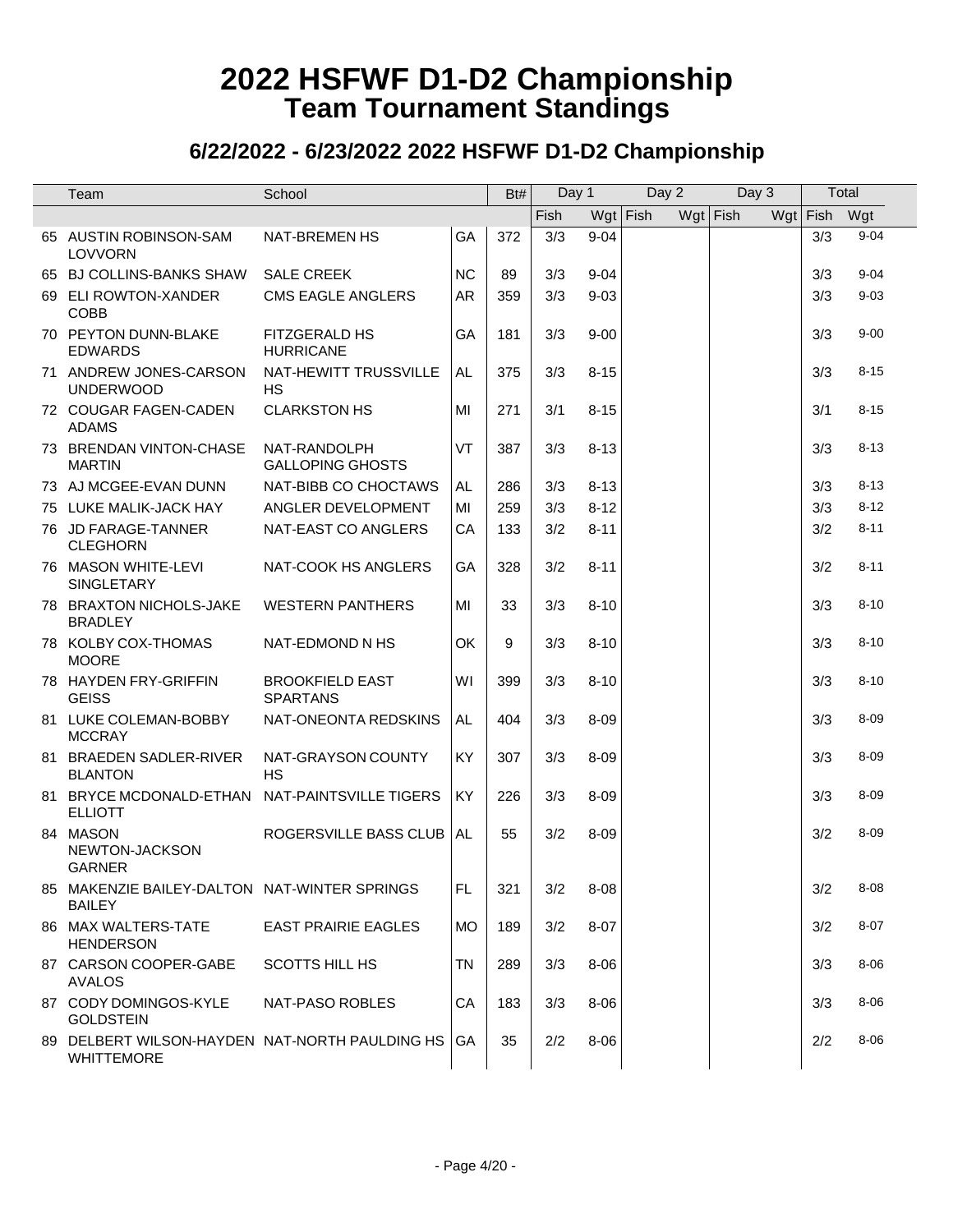| Team                                                                  | School                                    |           | Bt# | Day 1      |          | Day 2      | Day 3      | Total      |          |  |
|-----------------------------------------------------------------------|-------------------------------------------|-----------|-----|------------|----------|------------|------------|------------|----------|--|
|                                                                       |                                           |           |     | Fish       |          | $Wgt$ Fish | $Wgt$ Fish | $Wgt$ Fish | Wgt      |  |
| 90 ANDREW<br>LEONARD-DAKOTA<br><b>SPITZNER</b>                        | <b>FLORA HS</b>                           | IL        | 378 | 3/3        | $8 - 05$ |            |            | 3/3        | $8 - 05$ |  |
| 90 KELLEN LANMAN-DAVIS<br><b>GREAUD</b>                               | NAT-DEER CREEK<br>ANTLERS                 | OK        | 302 | 3/3        | $8 - 05$ |            |            | 3/3        | $8 - 05$ |  |
| 92 AUSTIN ROSE-JARRETT<br><b>BURGER</b>                               | NAT-MENA BASSCATS                         | AR        | 317 | 3/3        | $8 - 04$ |            |            | 3/3        | $8 - 04$ |  |
| 92 MATTHEW<br>MCGREGOR-LOGAN<br><b>MAPLES</b>                         | <b>WEST MORGAN REBELS</b>                 | AL.       | 178 | 3/3        | $8 - 04$ |            |            | 3/3        | $8 - 04$ |  |
| 94 MICHAEL<br>AVERY-BENJAMIN CLARK                                    | NAT-SOUTH FORSYTH HS<br><b>WAR EAGLES</b> | GA        | 323 | 3/3        | $8 - 03$ |            |            | 3/3        | $8 - 03$ |  |
| 94 BROCK ROGERS-WYATT<br><b>MARLER</b>                                | NAT-BRADLEYVILLE<br><b>EAGLES</b>         | <b>MO</b> | 339 | 3/3        | $8 - 03$ |            |            | 3/3        | $8 - 03$ |  |
| 94 MATTHEW<br>STRICKLAND-JOHNATHAN<br><b>STRICKLAND</b>               | NAT-WHEELERSBURG HS<br><b>PIRATES</b>     | OH        | 319 | 3/3        | $8 - 03$ |            |            | 3/3        | $8 - 03$ |  |
| 97 ELISHA COLLEY-ASHTON<br><b>JOHNSON</b>                             | NAT-SAND ROCK<br><b>WILDCATS</b>          | AL.       | 78  | 3/3        | $8 - 02$ |            |            | 3/3        | $8 - 02$ |  |
| 97 MADDOX WILLIAMS-EDDIE<br><b>HYATT</b>                              | NAT-SALINE WARRIORS                       | LA        | 347 | 3/3        | $8 - 02$ |            |            | 3/3        | $8 - 02$ |  |
| 97 BRADEN WILSON-ROSS<br><b>WILSON</b>                                | NAT-SCOTTS HILL HS<br><b>LIONS</b>        | <b>TN</b> | 246 | 3/3        | $8 - 02$ |            |            | 3/3        | $8 - 02$ |  |
| 97 JOSH KAUFFMAN-TRENT<br><b>CAREY</b>                                | <b>FISHAHOLICS</b>                        | <b>PA</b> | 330 | 3/3        | $8 - 02$ |            |            | 3/3        | $8 - 02$ |  |
| 101 KYLE MANN-COLE KOENIG                                             | NAT-LODI HIGH FLAMES                      | CA        | 294 | 3/2        | $8 - 02$ |            |            | 3/2        | $8 - 02$ |  |
| 102 LUKE FLETCHER-MICHAEL NAT-ESTILL COUNTY HS<br><b>HUNTER FLYNN</b> |                                           | <b>KY</b> | 192 | 3/3        | $8 - 00$ |            |            | 3/3        | $8 - 00$ |  |
| 102 BRYAN AMMONS-BRAYDEN NAT-CENTRAL HARDIN<br><b>WRIGHT</b>          | <b>BRUINS</b>                             | KY        | 265 | 3/3        | $8 - 00$ |            |            | 3/3        | $8 - 00$ |  |
| 104 JOSHUA BULLER-CONNER THURSTON COLTS<br><b>CHASE</b>               |                                           | <b>OR</b> | 173 | 3/3        | $7 - 15$ |            |            | 3/3        | $7 - 15$ |  |
| 105 CALEB CROMER-JACOB<br><b>SIMS</b>                                 | <b>LOCUST GROVE HS</b>                    | <b>GA</b> | 230 | 3/2        | $7 - 15$ |            |            | 3/2        | $7 - 15$ |  |
| 106 TIMOTHY DYKES-ALLISON NORTH FORSYTH HS<br><b>DYKES</b>            |                                           | GA        | 13  | $2/2$ 7-15 |          |            |            | 2/2        | $7 - 15$ |  |
| 107 DYLAN STORM-SHANE<br><b>WINTERS</b>                               | <b>CARTHAGE BASS TEAM</b>                 | <b>MO</b> | 370 | 3/3        | $7 - 14$ |            |            | 3/3        | $7 - 14$ |  |
| 108 BLAKE DUNCAN-DREW<br><b>GIDEON</b>                                | NAT-UPPER TOMBIGBEE<br><b>TRAIL</b>       | <b>MS</b> | 299 | 3/3        | $7 - 13$ |            |            | 3/3        | $7 - 13$ |  |
| 108 MATTHEW NICHOLS-RYAN<br><b>UNGER</b>                              | NAT-MCCOOK HS                             | <b>NE</b> | 244 | 3/3        | $7 - 13$ |            |            | 3/3        | $7 - 13$ |  |
| 108 CODY MELSON-LINCOLN<br><b>BOOTH</b>                               | ANGOLA HS (HORNETS)                       | IN        | 101 | 3/3        | $7 - 13$ |            |            | 3/3        | $7 - 13$ |  |
| 111 MACK TAYLOR-PARKER<br><b>HALING</b>                               | NAT-SAND SPRINGS HS<br><b>MINUTEMEN</b>   | OK        | 377 | 3/3        | $7 - 12$ |            |            | 3/3        | $7 - 12$ |  |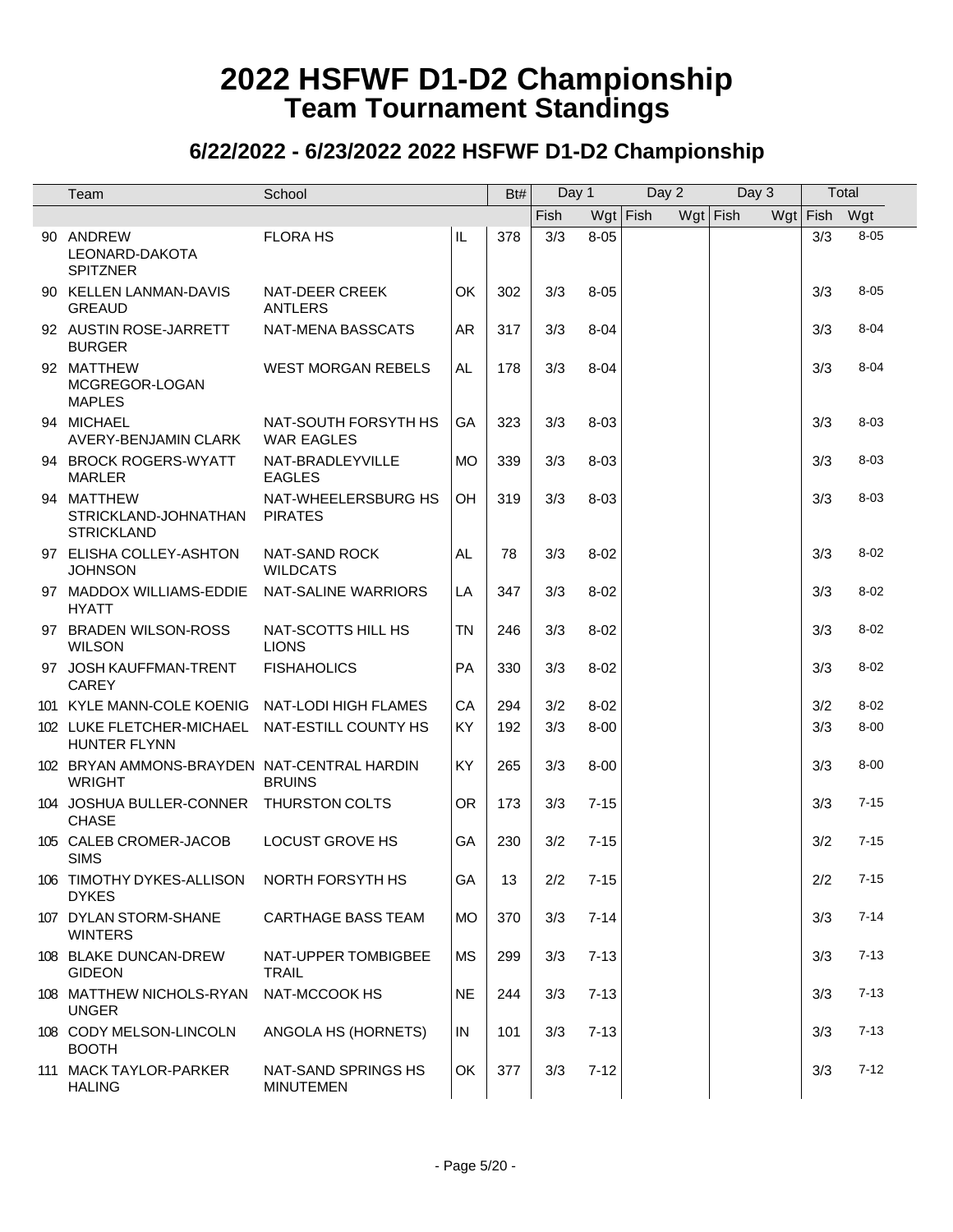| Team                                                           | School                                 |           | Bt# | Day 1       |          | Day 2      |            | Day 3 | Total        |          |
|----------------------------------------------------------------|----------------------------------------|-----------|-----|-------------|----------|------------|------------|-------|--------------|----------|
|                                                                |                                        |           |     | <b>Fish</b> |          | $Wgt$ Fish | $Wgt$ Fish |       | Wgt Fish Wgt |          |
| 111 CLAYTON<br>HERBSTER-LANDON<br><b>JONES</b>                 | <b>BROOKS LIONS</b>                    | AL        | 54  | 3/3         | $7 - 12$ |            |            |       | 3/3          | $7 - 12$ |
| 111 MICHAEL BRUSH-LEX<br><b>BAIRIOS</b>                        | NAT-OAKDALE HS                         | CA        | 272 | 3/3         | $7 - 12$ |            |            |       | 3/3          | $7 - 12$ |
| 111 JESSIE PARKER-WILL<br><b>OWENS</b>                         | NAT-WEST OUACHITA<br><b>CHIEFS</b>     | LA        | 72  | 3/3         | $7 - 12$ |            |            |       | 3/3          | $7 - 12$ |
| 115 PARKER<br>KRATOCHVILL-BENSON<br><b>SWATEK</b>              | NAT-HOLMEN HS VIKINGS                  | WI        | 206 | 2/2         | $7 - 12$ |            |            |       | 2/2          | $7 - 12$ |
| 116 CARSON OWEN-AXEL<br><b>PIERCE</b>                          | <b>TEXOMA TACKLE</b>                   | <b>OK</b> | 121 | 3/3         | $7 - 11$ |            |            |       | 3/3          | $7 - 11$ |
| 117 PRESLEY LANNOM-LOGAN UPPER CUMBERLAND<br><b>EVANS</b>      |                                        | TN        | 194 | 3/2         | $7 - 10$ |            |            |       | 3/2          | $7 - 10$ |
| 118 MASON BOATRIGHT-LANE<br><b>KINLAW</b>                      | NAT-BACON CO RAIDERS                   | GA        | 239 | 3/2         | $7 - 09$ |            |            |       | 3/2          | $7 - 09$ |
| <b>119 RYAN</b><br>BRANDEL-JONATHAN<br><b>WASCHEK</b>          | ROSEMOUNT HS IRISH                     | <b>MN</b> | 64  | 2/2         | $7 - 09$ |            |            |       | 2/2          | $7 - 09$ |
| 120 JACOB VAN SCOIK-WADE<br><b>DETWEILER</b>                   | <b>CAPITAL CITY</b>                    | <b>PA</b> | 187 | 3/3         | $7 - 08$ |            |            |       | 3/3          | $7 - 08$ |
| 121 TREVOR WILBURN-BRYCE<br><b>MCCLELLAN</b>                   | NAT-CENTURY<br><b>CENTURIONS</b>       | IL.       | 264 | 3/2         | $7 - 08$ |            |            |       | 3/2          | $7 - 08$ |
| 122 NATE AKERS-BO WILLIAMS NAT-SOUTHWEST                       | <b>GEORGIA ACADEMY</b>                 | GA        | 393 | 2/2         | $7 - 08$ |            |            |       | 2/2          | $7 - 08$ |
| 123 TYLER LAKE-JESSE<br><b>WOODWARD</b>                        | NAT-KETCHUM HS                         | OK        | 158 | 3/3         | $7 - 07$ |            |            |       | 3/3          | $7 - 07$ |
| 123 EVAN FRULLANEY-AUSTIN<br><b>BLACK</b>                      | CHEROKEE BLUFF BEARS                   | GA        | 8   | 3/3         | $7 - 07$ |            |            |       | 3/3          | $7 - 07$ |
| 123 LANDIN CHATHAM-TAYLOR NAT-WESTON FISHING<br><b>CHATHAM</b> | <b>WOLVES</b>                          | LA        | 154 | 3/3         | $7 - 07$ |            |            |       | 3/3          | $7 - 07$ |
| 126 NATHEN FUTCH-KOLBY<br>CASH                                 | <b>CAPTAIN SHREVE HS</b>               | LA        | 104 | 3/2         | $7 - 07$ |            |            |       | 3/2          | $7 - 07$ |
| 127 JAKE PANICHI-LOUIE<br><b>PANICHI</b>                       | NAT-NORTH WOODS                        | MN        | 251 | 3/2         | $7 - 06$ |            |            |       | 3/2          | $7 - 06$ |
| 128 JT MOSS-SYDNEY MEIER                                       | <b>MANNFORD PIRATES</b>                | OK        | 293 | 3/1         | $7 - 06$ |            |            |       | 3/1          | $7 - 06$ |
| 129 GRIFFIN HUNTER-CARTER<br><b>MOON</b>                       | <b>MUSCLE SHOALS</b><br><b>TROJANS</b> | <b>AL</b> | 112 | 3/3         | $7 - 05$ |            |            |       | 3/3          | $7 - 05$ |
| 129 SAWYER<br>WINCHESTER-ZAVIAN<br><b>SMITH</b>                | NAT-LAKE CUMBERLAND<br>HS              | KY        | 169 | 3/3         | $7 - 05$ |            |            |       | 3/3          | $7 - 05$ |
| 129 CORY COOTS-SLATER<br><b>STORMS</b>                         | <b>CORBIN REDHOUNDS</b>                | KY        | 156 | 3/3         | $7 - 05$ |            |            |       | 3/3          | $7 - 05$ |
| 132 COLBY ELLIOTT-SAMUEL<br>LOGAN                              | NAT-UNION CO FISHING                   | GA        | 125 | 2/2         | $7 - 05$ |            |            |       | 2/2          | $7 - 05$ |
| 133 PAYTON LYNDALL-FISHER NAT-LAKE COUNTY<br><b>PERKINS</b>    |                                        | CA        | 305 | 3/3         | $7 - 04$ |            |            |       | 3/3          | $7 - 04$ |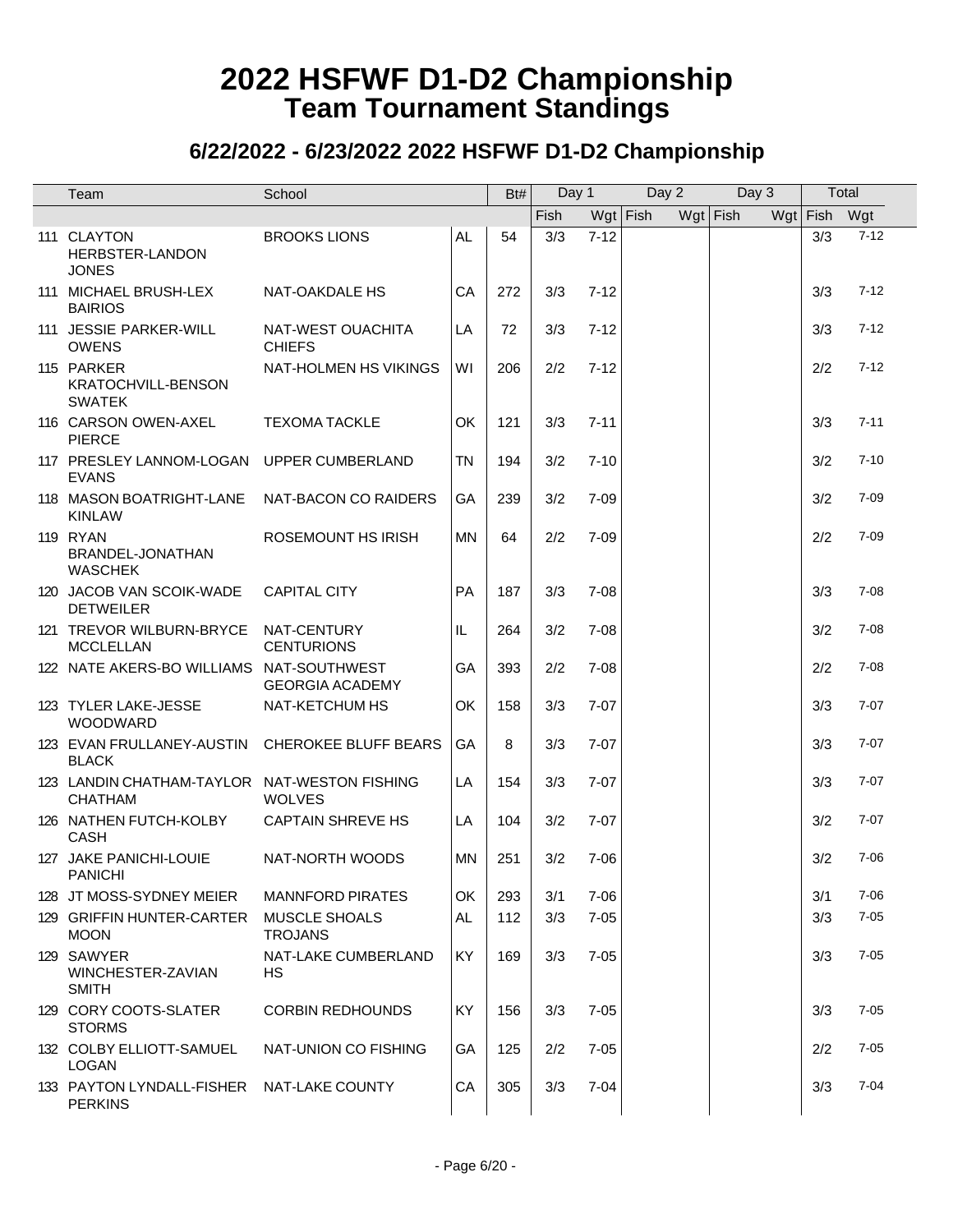| Team                                                   | School                                           |                | Bt# | Day 1 |          | Day 2      |            | Day 3 | Total      |          |
|--------------------------------------------------------|--------------------------------------------------|----------------|-----|-------|----------|------------|------------|-------|------------|----------|
|                                                        |                                                  |                |     | Fish  |          | $Wgt$ Fish | $Wgt$ Fish |       | $Wgt$ Fish | Wgt      |
| 134 ROMAN LITERSKI-CARTER<br><b>LOCHMANN</b>           | <b>EUREKA WILDCAT</b>                            | <b>MO</b>      | 238 | 3/3   | $7 - 03$ |            |            |       | 3/3        | $7 - 03$ |
| 135 MATTHEW GUNN-ROBERT<br><b>MILLER</b>               | SAVANNAH CHRISTIAN<br><b>RAIDERS</b>             | GA             | 135 | 3/2   | $7 - 03$ |            |            |       | 3/2        | $7 - 03$ |
| 136 WADE ROBERTS-BLAYNE<br><b>CARPENTER</b>            | NAT-LOUISIANA SAF                                | LA             | 152 | 3/3   | $7 - 02$ |            |            |       | 3/3        | $7 - 02$ |
| 137 EMMETT KING-AJ DRAPER                              | NAT-PANORAMA HS                                  | IA             | 283 | 3/3   | $7 - 01$ |            |            |       | 3/3        | $7 - 01$ |
| 138 GARRETT CROMER-PAUL<br><b>BATASTINI</b>            | NAT-LAFAYETTE<br><b>CHRISTIAN COUGARS</b>        | GA             | 96  | 2/2   | $7 - 01$ |            |            |       | 2/2        | $7 - 01$ |
| 139 PEYTEN<br>URBANOVSKY-WESTEN<br><b>URBANOVSKY</b>   | NAT-CLIFTON HS CUBS                              | <b>TX</b>      | 350 | 3/3   | $7 - 00$ |            |            |       | 3/3        | $7 - 00$ |
| 140 JIMMY WRIGHT-LAYTON<br><b>TERRELL</b>              | NAT-CALVARY ACADEMY<br><b>CAVALIERS</b>          | LA             | 407 | 3/3   | $6 - 15$ |            |            |       | 3/3        | $6 - 15$ |
| 141 MICHAEL<br>MAYNOR-ANDREW<br><b>GRAVES</b>          | NAT-HEWITT TRUSSVILLE<br><b>HUSKIES</b>          | <b>AL</b>      | 191 | 3/2   | $6 - 15$ |            |            |       | 3/2        | $6 - 15$ |
| 142 ANDREW (HUNTER)<br>ALEXANDER-DALTON<br><b>EURY</b> | NAT-NC MINOR LEAGUE                              | <b>NC</b>      | 52  | 3/3   | $6 - 14$ |            |            |       | 3/3        | $6 - 14$ |
| 143 KEN IMLER-KASEY IMLER                              | <b>CENTRAL DRAGONS</b>                           | PA             | 165 | 2/2   | $6 - 14$ |            |            |       | 2/2        | $6 - 14$ |
| 143 BRICE DAVIS-GARRETT<br><b>ANGOTTI</b>              | NAT-COOTER WILDCATS                              | AR             | 163 | 2/2   | $6 - 14$ |            |            |       | 2/2        | $6 - 14$ |
| 145 WILL THOMAS-MICHAEL<br><b>ARIENZO</b>              | MORGAN COUNTY HS                                 | GA             | 176 | 3/3   | $6 - 13$ |            |            |       | 3/3        | $6 - 13$ |
| 145 CASSIUS OLSON-TAELIN<br><b>SUGIMURA</b>            | <b>HAWAII HS FISHING</b>                         | H <sub>l</sub> | 214 | 3/3   | $6 - 13$ |            |            |       | 3/3        | $6 - 13$ |
| 147 LANDEN DIXON-MITCH<br>(FLOYD) WEAVER JR            | NAT-CITRONELL<br><b>WILDCATS</b>                 | AL.            | 162 | 3/2   | $6 - 13$ |            |            |       | 3/2        | $6 - 13$ |
| 148 KONNOR SWEET-BLAINE<br><b>MILLER</b>               | NAT-LEBANON HS                                   | VA             | 188 | 3/0   | $6 - 12$ |            |            |       | 3/0        | $6 - 12$ |
| 149 JOE<br>VANDERPOOL-DAKOTA<br><b>MEANS</b>           | NAT-WASHINGTON STATE                             | WA             | 341 | 3/3   | $6 - 11$ |            |            |       | 3/3        | $6 - 11$ |
| 149 BRYANT BILOTTO-SOREN<br><b>WILLIAMS</b>            | CHELSEA ANGLERS                                  | AL             | 113 | 3/3   | 6-11     |            |            |       | 3/3        | $6 - 11$ |
| 151 HAYDEN SHORT-ABIGAIL<br><b>SHORT</b>               | <b>NAT-BURGIN</b><br><b>INDEPENDENT BULLDOGS</b> | <b>KY</b>      | 27  | 3/3   | $6 - 10$ |            |            |       | 3/3        | $6 - 10$ |
| 152 CHANCE SHELBY-LEVI<br><b>THIBODAUX</b>             | <b>NAT-BASS TACTIX</b>                           | LA             | 4   | 3/2   | $6 - 10$ |            |            |       | 3/2        | $6 - 10$ |
| 153 COLEMAN<br>PHILLIPS-CARTER<br><b>PHILLIPS</b>      | NAT-NCA FISHING                                  | AR.            | 100 | 2/2   | $6 - 10$ |            |            |       | 2/2        | $6 - 10$ |
| 154 AIDAN CROCKETT-ELI<br><b>WARD</b>                  | NAT-BRAXTON EAGLES                               | <b>WV</b>      | 2   | 3/2   | $6 - 08$ |            |            |       | 3/2        | $6 - 08$ |
| 155 TYSON VERKAIK-CLAUDE<br><b>LOFTIN</b>              | NAT-MARION CO<br><b>BASSMASTERS</b>              | FL             | 115 | 3/3   | $6 - 07$ |            |            |       | 3/3        | $6 - 07$ |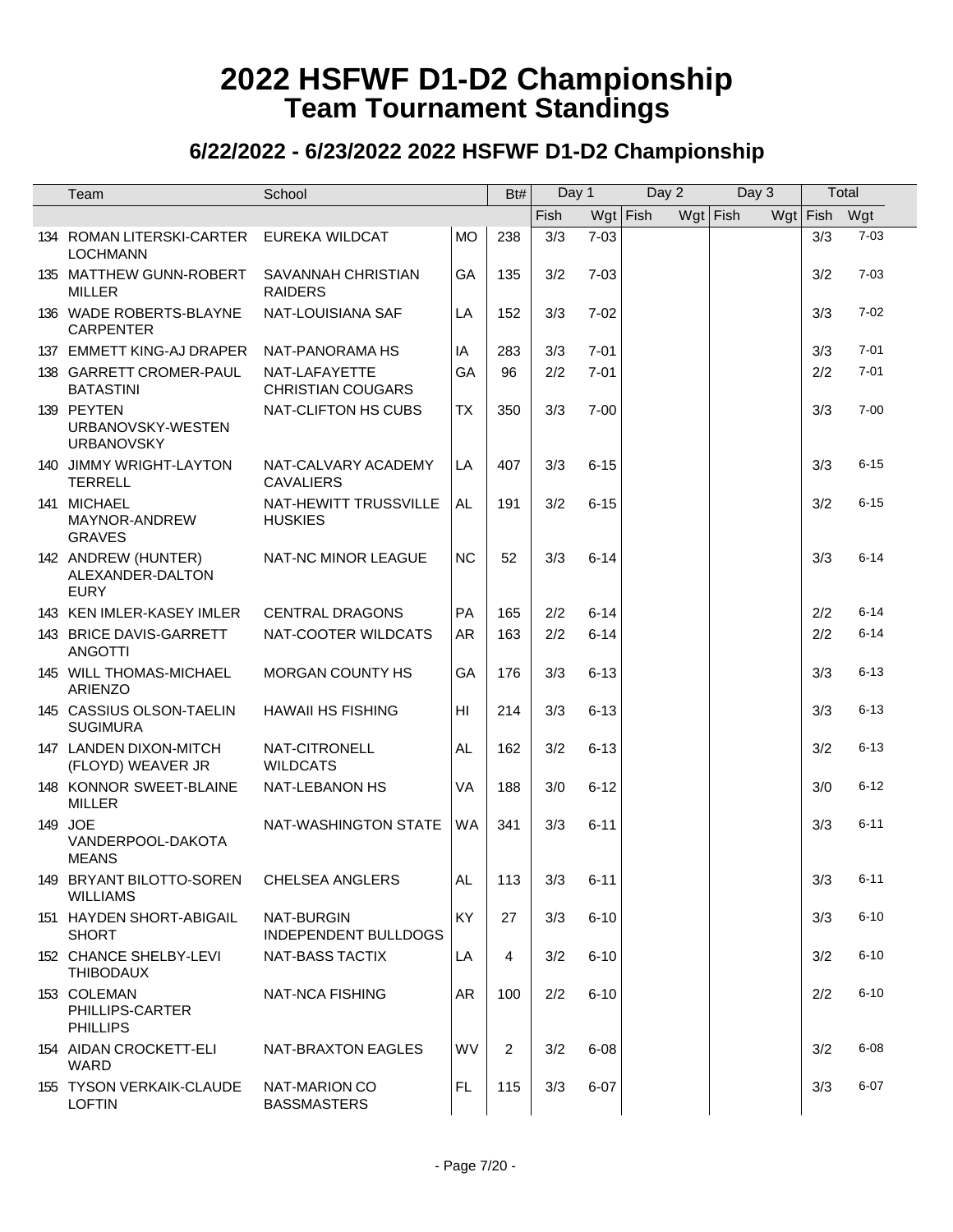| Team                                                      | School                                 |           | Bt# | Day 1 |            | Day 2 | Day 3      | Total      |          |
|-----------------------------------------------------------|----------------------------------------|-----------|-----|-------|------------|-------|------------|------------|----------|
|                                                           |                                        |           |     | Fish  | $Wgt$ Fish |       | $Wgt$ Fish | $Wgt$ Fish | Wgt      |
| 156 LUKE BEATY-EMMETT<br><b>GARGARO</b>                   | NAT-ALHAMBRA<br><b>BULLDOGS</b>        | CA        | 205 | 2/2   | $6 - 07$   |       |            | 2/2        | $6 - 07$ |
| 156 RONIN PICKER-ALEC<br><b>DAVIDSON</b>                  | NAT-LINCOLN CO<br><b>LUNKERS</b>       | <b>MO</b> | 56  | 2/2   | $6 - 07$   |       |            | 2/2        | $6 - 07$ |
| 158 MATTHEW<br>TOMOLONIS-ANDREW<br><b>TOMOLONIS</b>       | <b>NAT-E CARTER RAIDERS</b>            | <b>KY</b> | 98  | 3/3   | $6 - 06$   |       |            | 3/3        | $6 - 06$ |
| 159 KASON INGRAM-KEVIN<br><b>MILLER</b>                   | JACKSON HS RED DEVILS                  | GA        | 80  | 2/2   | $6 - 06$   |       |            | 2/2        | $6 - 06$ |
| 160 HUNTER SLONE-ELIJAH<br><b>KELLEY</b>                  | NAT-WHITE COUNTY HS                    | <b>TN</b> | 369 | 3/3   | $6 - 05$   |       |            | 3/3        | $6 - 05$ |
| 160 TRENT HAMMOCK-CARTER NAT-ALEXANDER<br><b>SEABROOK</b> | <b>COUGARS</b>                         | GA        | 24  | 3/3   | $6 - 05$   |       |            | 3/3        | $6 - 05$ |
| 162 SKYLER WRIGHT-JAKE<br><b>CHAMBERS</b>                 | <b>BROOKS HS LIONS</b>                 | AL.       | 267 | 2/2   | $6 - 05$   |       |            | 2/2        | $6 - 05$ |
| 162 COLLIN MORRIS-BLAKE<br><b>TOWNSEND</b>                | NAT-SPRING HILL BEARS                  | AR        | 395 | 2/2   | $6 - 05$   |       |            | 2/2        | $6 - 05$ |
| 164 JACKSON<br>ROUMBANIS-JADON<br><b>SPENCER</b>          | NAT-RUSSELLVILLE HS<br><b>CYCLONES</b> | AR        | 123 | 3/3   | $6 - 03$   |       |            | 3/3        | $6 - 03$ |
| 165 HAYLEY MILLS-TYLER<br><b>MARTIN</b>                   | A.H.S.B.A.                             | GA        | 218 | 3/2   | $6 - 03$   |       |            | 3/2        | $6 - 03$ |
| 166 GRAYSON HYLTON-ISAAC<br><b>SMITH</b>                  | NAT-EAST CENTRAL HS<br><b>TROJANS</b>  | IN        | 227 | 2/2   | $6 - 02$   |       |            | 2/2        | $6 - 02$ |
| 167 PARKER JOLLY-JULIAN<br><b>BURGOS</b>                  | <b>FLORENCE FALCONS</b>                | AL.       | 337 | 2/1   | $6 - 02$   |       |            | 2/1        | $6 - 02$ |
| 168 MAKENZIE<br>SHELTON-REAGAN<br><b>SHELTON</b>          | NAT-POWELL CO HS                       | KY        | 190 | 3/3   | $6 - 01$   |       |            | 3/3        | $6 - 01$ |
| 169 JACOB COGGINS-MAGGIE<br><b>OWEN</b>                   | SOUTH HILLO HS                         | <b>MS</b> | 180 | 3/2   | $6 - 01$   |       |            | 3/2        | $6 - 01$ |
| 170 DADE VINCENT-BROCK<br><b>VINCENT</b>                  | NAT-MUHLENBERG CO HS                   | KY        | 358 | 3/3   | $6 - 00$   |       |            | 3/3        | $6 - 00$ |
| 170 CARTER PJESKY-JAKE<br><b>MANTOVANI</b>                | NAT-KANELAND HS                        | IL.       | 406 | 3/3   | $6 - 00$   |       |            | 3/3        | $6 - 00$ |
| 172 BLAKE WHEAT-RILEY<br><b>FAULKNER</b>                  | NAT-RHEA COUNTY<br><b>EAGLES</b>       | <b>TN</b> | 223 | 3/3   | $5 - 15$   |       |            | 3/3        | $5 - 15$ |
| 173 COBY<br>THOMPSON-BENTLEY<br><b>FLOYD</b>              | NAT-REEL MONEY                         | GA        | 140 | 3/2   | $5 - 15$   |       |            | 3/2        | $5 - 15$ |
| 174 MATT DOPP-PEYTON<br><b>FERGUSON</b>                   | NAT-CAMPBELL CO HS                     | TN        | 356 | 2/2   | $5 - 15$   |       |            | 2/2        | $5 - 15$ |
| 174 WYATT<br><b>WEGHORST-TUCKER</b><br><b>SPRIGGS</b>     | SOUTHERN OHIO BASS<br><b>BOYS</b>      | OH        | 354 | 2/2   | $5 - 15$   |       |            | 2/2        | $5 - 15$ |
| 176 ANDREW BILLOS-CALEB<br><b>PIPES</b>                   | ELITE BASS JUNKIES                     | OH        | 114 | 3/3   | $5 - 14$   |       |            | 3/3        | $5 - 14$ |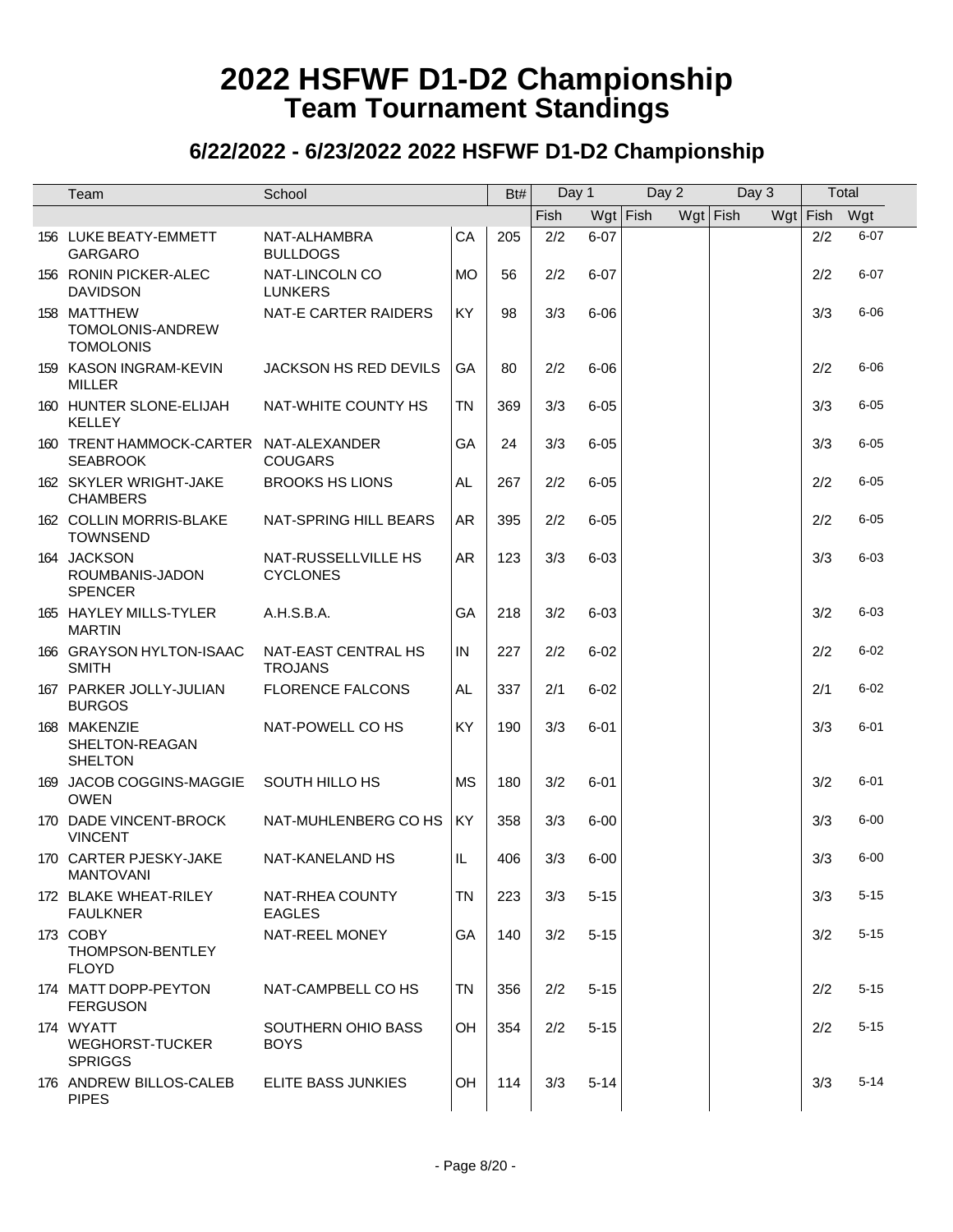| Team                                                           | School                            |           | Bt# | Day 1 |          | Day 2      |            | Day 3 | Total        |          |
|----------------------------------------------------------------|-----------------------------------|-----------|-----|-------|----------|------------|------------|-------|--------------|----------|
|                                                                |                                   |           |     | Fish  |          | $Wgt$ Fish | $Wgt$ Fish |       | Wgt Fish Wgt |          |
| 177 HUNTER KING-DORAN<br><b>ARCHER</b>                         | <b>CORINTH WARRIORS</b>           | <b>MS</b> | 42  | 2/2   | $5 - 14$ |            |            |       | 2/2          | $5 - 14$ |
| 177 AUSTEN MADSEN-LOGAN<br><b>GREENO</b>                       | NAT-HOLDREGE DUSTERS              | NE.       | 134 | 2/2   | $5 - 14$ |            |            |       | 2/2          | $5 - 14$ |
| 179 CLAYTON CRUZE-JAYDEN<br><b>PEACH</b>                       | OHIO COUNTY EAGLES                | KY        | 110 | 3/2   | $5 - 13$ |            |            |       | 3/2          | $5 - 13$ |
| 180 JOSEPH<br>STINGLEY-ZACHERY LOWE                            | NAT-BASSTACTIX                    | MS        | 237 | 3/1   | $5 - 11$ |            |            |       | 3/1          | $5 - 11$ |
| 181 TAYLOR<br>MARCEL-MATTHEW<br><b>CAMPBELL</b>                | NAT-LEGACY JR BASS                | <b>NY</b> | 60  | 2/2   | $5 - 10$ |            |            |       | 2/2          | $5 - 10$ |
| 181 HUNTER ELLINGER-LOGAN ANGOLA HS (HORNETS)<br><b>MELSON</b> |                                   | IN        | 316 | 2/2   | $5 - 10$ |            |            |       | 2/2          | $5 - 10$ |
| 183 LANE PARKER-MITCHELL<br><b>TEW</b>                         | <b>CHEROKEE WARRIORS</b>          | GA        | 170 | 3/2   | $5 - 09$ |            |            |       | 3/2          | $5 - 09$ |
| 184 PAYTON CORLEY-LAMAR<br><b>LANCE</b>                        | <b>BASSTACTIX</b>                 | <b>MS</b> | 301 | 2/2   | $5 - 09$ |            |            |       | 2/2          | $5 - 09$ |
| 185 BRAYDEN<br><b>HOEHN-BRANDON GIBSON</b>                     | <b>NAT-SAINT MARYS</b>            | OH        | 97  | 3/3   | $5 - 08$ |            |            |       | 3/3          | $5 - 08$ |
| 186 BLAKE CALDWELL-OWEN<br><b>SAUNDERS</b>                     | NAT-GALLIA ACADEMY                | OH        | 84  | 2/2   | $5 - 07$ |            |            |       | 2/2          | $5 - 07$ |
| 187 JOSH ARRANT-CADE<br><b>BROWN</b>                           | <b>WEST OUACHITA HS</b>           | LA        | 153 | 2/2   | $5 - 06$ |            |            |       | 2/2          | $5 - 06$ |
| 187 TUCKER<br>DOTTLEY-BRANDON GABE                             | <b>BRYANT HS HORNETS</b>          | <b>AR</b> | 36  | 2/2   | $5 - 06$ |            |            |       | 2/2          | $5 - 06$ |
| 189 LOGAN BULLINGER-RYAN<br><b>BULLINGER</b>                   | NAT-CENTURY HS<br><b>PATRIOTS</b> | <b>ND</b> | 83  | 3/2   | $5 - 05$ |            |            |       | 3/2          | $5 - 05$ |
| 190 RIDGE RUTLEDGE-RYAN<br>SPONCIL                             | NAT-EAST JESSAMINE HS             | KY        | 409 | 2/2   | $5 - 05$ |            |            |       | 2/2          | $5 - 05$ |
| 190 AUSTIN GREDIG-HUNTER<br><b>STEWART</b>                     | NAT-WB FISHING TEAM               | <b>TN</b> | 308 | 2/2   | $5 - 05$ |            |            |       | 2/2          | $5 - 05$ |
| 192 CARSEN NEWMAN-JACOB<br><b>FRANK</b>                        | <b>E FORSYTH BRONCOS</b>          | GA        | 47  | 3/3   | $5 - 04$ |            |            |       | 3/3          | $5 - 04$ |
| 193 ZANDER<br>WINDHAM-DAYTON<br><b>MCDOWELL</b>                | NAT-CLIFTON CUB'S                 | <b>TX</b> | 186 | 2/2   | $5 - 04$ |            |            |       | 2/2          | $5 - 04$ |
| 194 BRETT CHANEY-BLAKE<br><b>CHANEY</b>                        | <b>GREEN BOBCATS</b>              | OH        | 245 | 2/2   | $5 - 03$ |            |            |       | 2/2          | $5 - 03$ |
| 195 GRANT<br>PRIESMEYER-BRENT RYAN                             | NAT-EUREKA WILDCAT                | <b>MO</b> | 352 | 2/2   | $5 - 01$ |            |            |       | 2/2          | $5 - 01$ |
| 196 MADISON KRONTZ-ALEX<br><b>MILLER</b>                       | <b>WESTERN PANTHERS</b>           | MI        | 394 | 1/1   | $5 - 00$ |            |            |       | 1/1          | $5 - 00$ |
| 197 JACOB<br>SINGLETON-COLETON<br><b>JOHNSON</b>               | NORTH LINCOLN KNIGHTS             | NC.       | 414 | 3/3   | $4 - 13$ |            |            |       | 3/3          | $4 - 13$ |
| 198 TYLER LEWIS-BRODY<br><b>THOMPSON</b>                       | <b>NORDONIA HS</b>                | OH.       | 164 | 2/2   | $4 - 13$ |            |            |       | 2/2          | $4 - 13$ |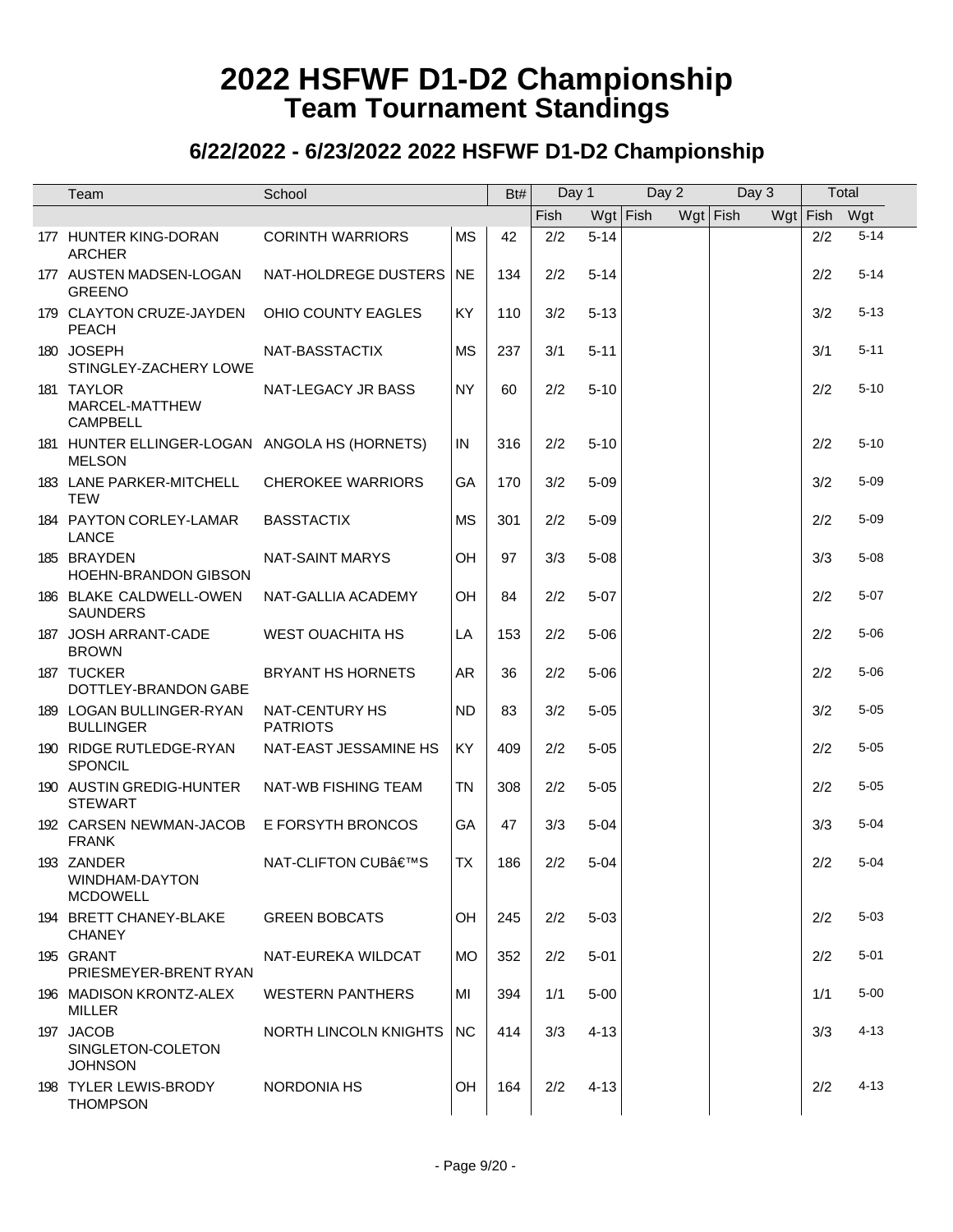| Team                                                            | School                                          |           | Bt# | Day 1 |          | Day 2      |            | Day 3 |            | Total    |
|-----------------------------------------------------------------|-------------------------------------------------|-----------|-----|-------|----------|------------|------------|-------|------------|----------|
|                                                                 |                                                 |           |     | Fish  |          | $Wgt$ Fish | $Wgt$ Fish |       | $Wgt$ Fish | Wgt      |
| 199 RYAN KIEKE-GRANT<br><b>HEINEN</b>                           | NAT-ROCORI                                      | <b>MN</b> | 116 | 2/2   | $4 - 12$ |            |            |       | 2/2        | $4 - 12$ |
| 199 ETHAN MARTIN-TYLER<br><b>LEACHMAN</b>                       | NAT-BULLITT EAST HS<br><b>CHARGERS</b>          | KY        | 26  | 2/2   | $4 - 12$ |            |            |       | 2/2        | $4 - 12$ |
| 201 JOHN MASON DAVIS-KEVIN VILONIA HS EAGLES<br><b>FINCH</b>    |                                                 | AR        | 12  | 2/2   | $4 - 09$ |            |            |       | 2/2        | $4 - 09$ |
| 202 KALEB COFFMAN-AIDEN<br><b>HOPKINS</b>                       | W SIDE HAWG HUNTERS                             | OK        | 75  | 2/2   | $4 - 08$ |            |            |       | 2/2        | $4 - 08$ |
| 203 PARKER STEWART-BT<br>VOGELSBERG                             | NAT-SPANISH FORK DONS                           | UT        | 199 | 2/2   | $4 - 07$ |            |            |       | 2/2        | $4 - 07$ |
| 204 TREY LIPPE-COLTON<br><b>SPINNING</b>                        | NAT-BLUE EYE BULLDOGS                           | MO        | 69  | 2/2   | $4 - 06$ |            |            |       | 2/2        | $4 - 06$ |
| 204 RICHARD HURTT-LUKE<br><b>STIDHAM</b>                        | NAT-SCOTTSBURG HS                               | IN        | 49  | 2/2   | $4 - 06$ |            |            |       | 2/2        | $4 - 06$ |
| 204 JACOB OLIVER-ZEB<br><b>ROBERTS</b>                          | NAT-ELIZABETHTON HIGH<br><b>SCHOOL CYCLONES</b> | <b>TN</b> | 312 | 2/2   | $4 - 06$ |            |            |       | 2/2        | $4 - 06$ |
| 207 ISAAC GREENE-RONNIE<br><b>BELUE</b>                         | <b>LANDRUM HS</b>                               | SC        | 273 | 1/1   | $4 - 06$ |            |            |       | 1/1        | $4 - 06$ |
| 208 ASPEN MARTIN-JETT<br><b>STRICKLAND</b>                      | NAT-CALHOUN HS<br>YELLOW JACKETS                | GA        | 11  | 2/2   | $4 - 05$ |            |            |       | 2/2        | $4 - 05$ |
| 209 FOSTER WILKINS-ANDREW BASS LEGENDS BBT<br><b>PISANO</b>     |                                                 | <b>PA</b> | 1   | 2/2   | $4 - 04$ |            |            |       | 2/2        | $4 - 04$ |
| 210 NATHAN WHITEHEAD-BEN<br><b>STONECIPHER</b>                  | <b>MUSCLE SHOALS</b><br><b>TROJANS</b>          | AL.       | 10  | 2/1   | $4 - 04$ |            |            |       | 2/1        | $4 - 04$ |
| 211 IAN KIDD-MADDOX COPE                                        | <b>MARSHALL COUNTY</b>                          | KY        | 30  | 2/2   | $4 - 03$ |            |            |       | 2/2        | $4 - 03$ |
| 212 BRANTON<br>CHAMPION-JACKSON<br><b>BEHRINGER</b>             | NAT-RICHMOND HILL HS                            | GA        | 207 | 2/2   | $4 - 02$ |            |            |       | 2/2        | $4 - 02$ |
| 213 DYLAN MCGEE-BRETT HILL NAT-HARTLEY HAWGS                    |                                                 | OH        | 241 | 2/2   | $4 - 01$ |            |            |       | 2/2        | $4 - 01$ |
| 213 GAGE STRUBEN-HAGEN<br><b>CARTER</b>                         | NAT-WEST OUACHITA HS                            | LA        | 62  | 2/2   | $4 - 01$ |            |            |       | 2/2        | $4 - 01$ |
| 213 LIAM JONES-DARSHAN<br><b>BHANA</b>                          | MLF ZIMBABWE                                    | ZA        | 111 | 2/2   | $4 - 01$ |            |            |       | 2/2        | $4 - 01$ |
| 213 JON LOYA-SAM HOUSTON GOLDEN SIERRA                          | <b>GRIZZLIES</b>                                | CA        | 216 | 2/2   | 4-01     |            |            |       | 2/2        | $4 - 01$ |
| 217 ANGUS RUSTAD-CHASE<br><b>OLSEN</b>                          | <b>NAT-LITTLE FALLS</b><br><b>ANGLERS</b>       | <b>MN</b> | 119 | 2/2   | $4 - 00$ |            |            |       | 2/2        | $4 - 00$ |
| 217 JACK SPRAGUE-RYAN<br><b>KAHUT</b>                           | FREELAND HS                                     | MI        | 298 | 2/2   | $4 - 00$ |            |            |       | 2/2        | $4 - 00$ |
| 217 JASE WHITE-TANNER<br><b>WILLIAMS</b>                        | NAT-HAUGHTON FISHING<br><b>TEAM</b>             | LA        | 365 | 2/2   | $4 - 00$ |            |            |       | 2/2        | $4 - 00$ |
| 217 CHRIS BACOT-KYLE JONES PARKWAY HS PANTHERS                  |                                                 | LA        | 360 | 2/2   | $4 - 00$ |            |            |       | 2/2        | $4 - 00$ |
| 221 BLAKE GINGLES-DAVEY<br><b>SHIRLEY</b>                       | <b>CHELSEA ANGLERS</b>                          | AL.       | 171 | 1/1   | $4 - 00$ |            |            |       | 1/1        | $4 - 00$ |
| 221 BRYSON DOTSON-HOLDEN NAT-CAMPBELL CO. HS<br><b>PISTELLO</b> |                                                 | <b>TN</b> | 51  | 1/1   | $4 - 00$ |            |            |       | 1/1        | $4 - 00$ |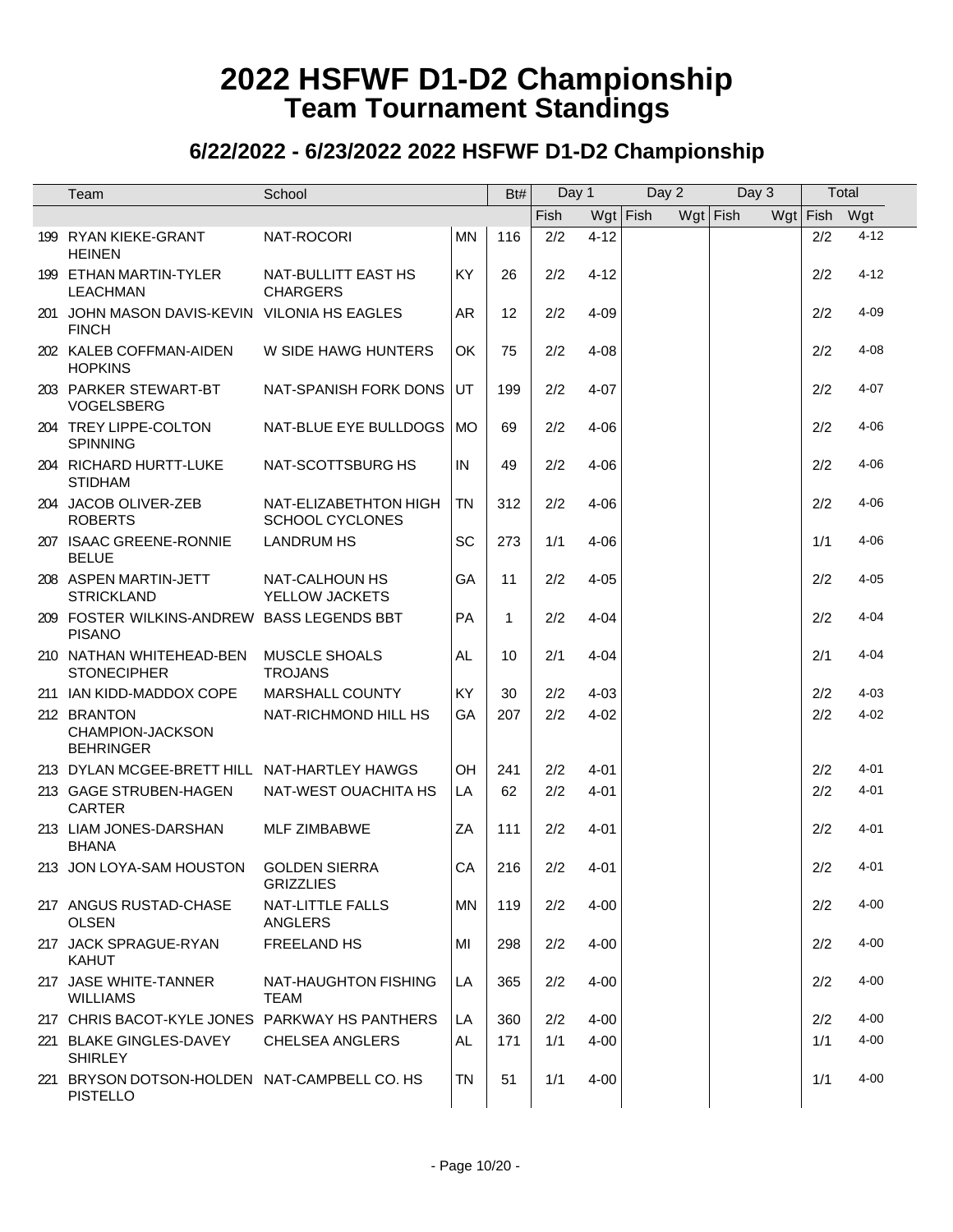| Team                                                               | School                                  |           | Bt# | Day 1       |          | Day 2      | Day 3      | Total        |          |
|--------------------------------------------------------------------|-----------------------------------------|-----------|-----|-------------|----------|------------|------------|--------------|----------|
|                                                                    |                                         |           |     | <b>Fish</b> |          | $Wgt$ Fish | $Wgt$ Fish | Wgt Fish Wgt |          |
| 223 LOGAN<br>AHLBRECHT-BRUCE<br><b>KRAEMER</b>                     | NAT-BECKER MN<br><b>BULLDOGS</b>        | <b>MN</b> | 344 | 2/2         | $3 - 15$ |            |            | 2/2          | $3 - 15$ |
| 223 LOGAN<br>COLBERT-HAILEIGH<br><b>FERGUSON</b>                   | <b>HARMONY HS</b><br><b>LONGHORNS</b>   | <b>FL</b> | 88  | 2/2         | $3 - 15$ |            |            | 2/2          | $3 - 15$ |
| 223 ALEX<br>STANDERFER-COLLIN<br><b>MCGLIN</b>                     | <b>NEW LONDON HS</b>                    | W١        | 300 | 2/2         | $3 - 15$ |            |            | 2/2          | $3 - 15$ |
| 226 AARON SPURGEON-WYATT NAT-INDIAN CREEK HS<br><b>WISE</b>        |                                         | IN        | 128 | 2/2         | $3 - 14$ |            |            | 2/2          | $3 - 14$ |
| 226 JOHN THOMAS<br><b>BARNARD-ELI HOOVER</b>                       | OHIO COUNTY EAGLES                      | <b>KY</b> | 405 | 2/2         | $3 - 14$ |            |            | 2/2          | $3 - 14$ |
| 226 KYLE GILSON-TY CRISPIN                                         | NAT-NEW BREED<br><b>BASSERS</b>         | <b>NJ</b> | 160 | 2/2         | $3 - 14$ |            |            | 2/2          | $3 - 14$ |
| 229 BENJAMIN<br>GRAVES-LANDON SHOTTS HUSKIES                       | NAT-HEWITT TRUSSVILLE                   | AL.       | 155 | 1/1         | $3 - 14$ |            |            | 1/1          | $3 - 14$ |
| 230 DREW CAYLOR-GARRISON APPLING COUNTY HS<br><b>COLEMAN</b>       |                                         | GA        | 41  | 2/2         | $3 - 13$ |            |            | 2/2          | $3 - 13$ |
| 230 BRUNSON FAIN-JACKSON<br><b>GINN</b>                            | NAT-SOUTHWEST<br><b>GEORGIA ACADEMY</b> | GA        | 355 | 2/2         | $3 - 13$ |            |            | 2/2          | $3 - 13$ |
| 232 WILLIAM<br><b>HOLBROOK-AIDAN ELLIOTT</b>                       | <b>PAINTSVILLE TIGER</b>                | KY        | 85  | 1/1         | $3 - 13$ |            |            | 1/1          | $3 - 13$ |
| 232 AIDEN HOLM-REID<br><b>MCCALLA</b>                              | NAT-BECKER                              | <b>MN</b> | 310 | 1/1         | $3 - 13$ |            |            | 1/1          | $3 - 13$ |
| 234 MASON MCCORMICK-EVAN NAT-BYRD YELLOW<br>LEE                    | <b>JACKETS</b>                          | LA        | 149 | 2/2         | $3 - 12$ |            |            | 2/2          | $3 - 12$ |
| 234 HAYDEN DAVIS-MADDOX<br><b>DUCK</b>                             | NAT-QUITMAN<br><b>WOLVERINES</b>        | LA        | 109 | 2/2         | $3 - 12$ |            |            | 2/2          | $3 - 12$ |
| 234 BLAKE<br><b>BECKMANN-HUNTER</b><br><b>BECKMANN</b>             | <b>NAT-BREESE HS</b><br><b>COUGARS</b>  | IL.       | 73  | 2/2         | $3 - 12$ |            |            | 2/2          | $3 - 12$ |
| 237 SEAN CASH-CHRISTIAN<br><b>LARKEY</b>                           | NAT-ROCKCASTLE<br><b>ROCKETS</b>        | <b>KY</b> | 367 | 1/1         | $3 - 12$ |            |            | 1/1          | $3 - 12$ |
| 237 WILLIAM BENNETT-RIVERS OXFORD FISHING CLUB<br><b>ROBERTSON</b> |                                         | <b>MS</b> | 16  | 1/1         | $3 - 12$ |            |            | 1/1          | $3 - 12$ |
| 239 LUKE DAVIS-SAMUEL<br><b>DAVIS</b>                              | OCONEE FISHING CLUB                     | GA        | 269 | 1/1         | $3 - 11$ |            |            | 1/1          | $3 - 11$ |
| 240 MAX PLEMMONS-MASON<br><b>COOPER</b>                            | SYLVANIA BASS                           | AL.       | 138 | 1/0         | $3 - 11$ |            |            | 1/0          | $3 - 11$ |
| 241 AUSTIN LOVETT-BRAXTON CROWDER - DEMONS<br><b>THOMPSON</b>      |                                         | OK        | 29  | 2/2         | $3 - 10$ |            |            | 2/2          | $3 - 10$ |
| 241 JAKE GLASS-HUNTER<br><b>SUTTON</b>                             | NAT-LAKESIDE WARRIORS   LA              |           | 142 | 2/2         | $3 - 10$ |            |            | 2/2          | $3 - 10$ |
| 243 JAX SOTO-NATHAN TRITT                                          | NAT-DELTA SAINTS                        | CA        | 147 | 2/1         | $3 - 10$ |            |            | 2/1          | $3 - 10$ |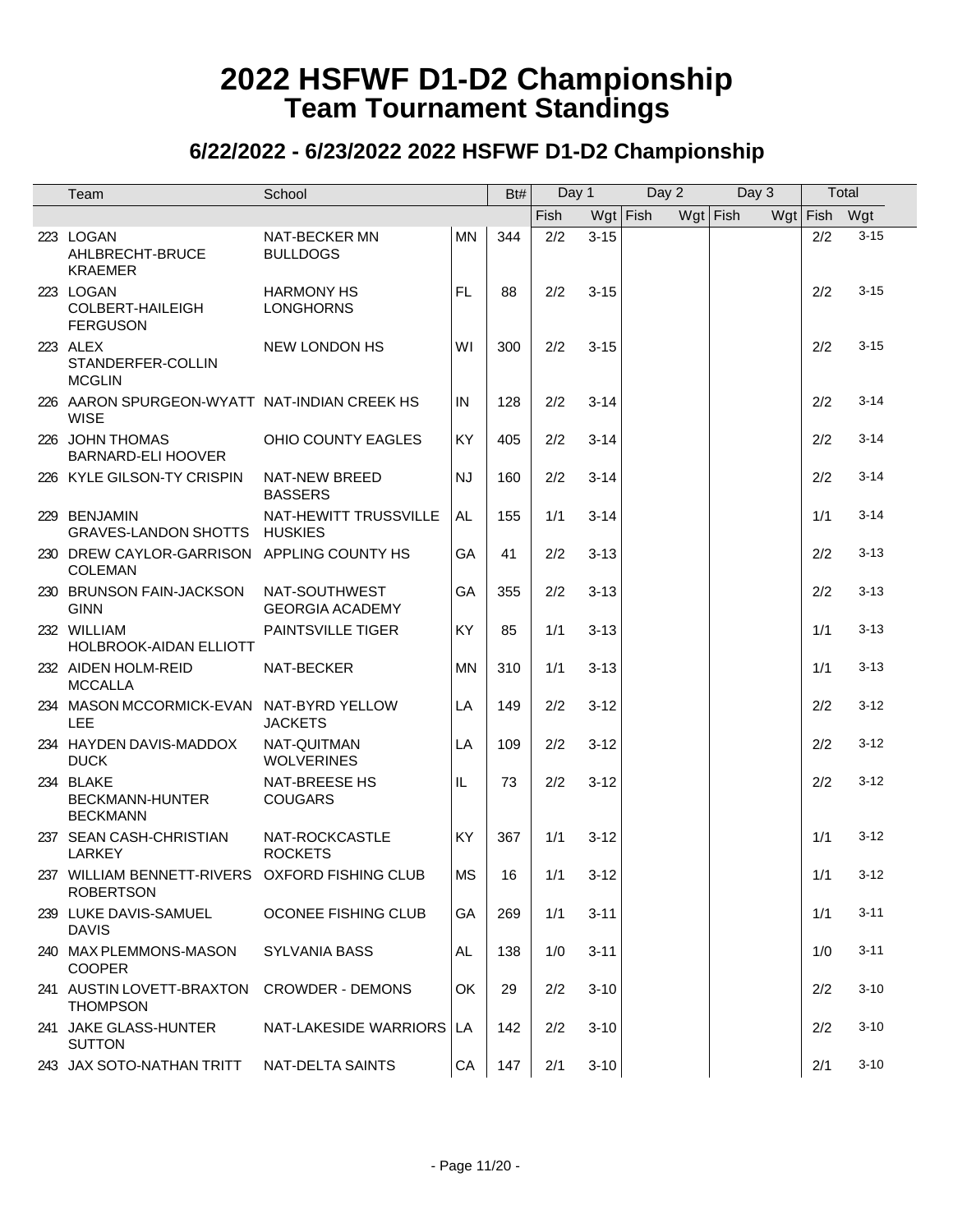| Team                                                         | School                            |           | Bt# | Day 1 |          | Day 2      | Day 3      | Total      |          |
|--------------------------------------------------------------|-----------------------------------|-----------|-----|-------|----------|------------|------------|------------|----------|
|                                                              |                                   |           |     | Fish  |          | $Wgt$ Fish | $Wgt$ Fish | $Wgt$ Fish | Wgt      |
| 244 MATHIAS<br>BOERBOOM-LANCE<br><b>NELSON</b>               | <b>ROSEMOUNT IRISH</b>            | <b>MN</b> | 40  | 2/2   | $3 - 09$ |            |            | 2/2        | $3 - 09$ |
| 245 LOGAN RUSSELL-OWEN<br><b>JENKINS</b>                     | NAT-CHATUGE ANGLERS               | <b>NC</b> | 117 | 1/1   | $3 - 09$ |            |            | 1/1        | $3 - 09$ |
| 246 HUNTER DILL-AUSTIN<br><b>SHORT</b>                       | NAT-TRAVELERS REST HS             | <b>SC</b> | 31  | 2/2   | $3 - 07$ |            |            | 2/2        | $3 - 07$ |
| 247 COLE MCNEELY-WYATT<br><b>PARKER</b>                      | NAT-SMACKOVER<br><b>BUCKAROOS</b> | <b>AR</b> | 50  | 1/1   | $3 - 07$ |            |            | 1/1        | $3 - 07$ |
| 248 GAVIN TREMIE-COLLIN<br><b>CANIK</b>                      | NAT-SOUTH CENTRAL LA              | LA        | 225 | 1/1   | $3 - 06$ |            |            | 1/1        | $3 - 06$ |
| 249 AARON KING-ELLIOTT<br><b>MAUFORT</b>                     | WAUPACA BASS BUSTERS WI           |           | 229 | 2/1   | $3 - 05$ |            |            | 2/1        | $3 - 05$ |
| 250 GRAY CHAPMAN-BRAYDEN SATSUMA HS<br><b>ABBOTT</b>         |                                   | AL        | 296 | 1/1   | $3 - 05$ |            |            | 1/1        | $3 - 05$ |
| 250 CALEB SIMMONS-ETHAN<br><b>WISE</b>                       | NAT-OSCEOLA ANGLERS               | FL.       | 39  | 1/1   | $3 - 05$ |            |            | 1/1        | $3 - 05$ |
| 252 DANNY<br>FRISCHMON-BOBBY<br><b>HEIBERG</b>               | NAT-EDEN PRAIRIE                  | <b>MN</b> | 143 | 2/2   | $3 - 04$ |            |            | 2/2        | $3 - 04$ |
| 253 CARVER GRIFFIN-VERNON NORTH AUGUSTA<br><b>REYNOLDS</b>   |                                   | <b>SC</b> | 144 | 1/1   | $3 - 04$ |            |            | 1/1        | $3 - 04$ |
| 254 ETHAN FOLEY-TREY<br><b>STUECKER</b>                      | NAT-CENTRAL HARDIN HS             | <b>KY</b> | 161 | 2/2   | $3 - 03$ |            |            | 2/2        | $3 - 03$ |
| 255 EMMA RAE<br>SLONE-ADDISON YOUNG                          | WHITE COUNTY HS                   | <b>TN</b> | 392 | 1/1   | $3 - 03$ |            |            | 1/1        | $3 - 03$ |
| 255 TY REDDEN-CLAYTON<br><b>WYATT</b>                        | NAT-MARSHALL CO.                  | KY        | 373 | 1/1   | $3 - 03$ |            |            | 1/1        | $3 - 03$ |
| 257 BRIAN MACKINNON-BRYCE NAT-VISTA DEL LAGO<br><b>WHITE</b> | <b>CLUB</b>                       | CA        | 22  | 2/2   | $3 - 02$ |            |            | 2/2        | $3 - 02$ |
| 258 ALEXANDER<br>BLANCHARD-BRADEN<br><b>PUJOL</b>            | NAT-ASSUMPTION HS                 | LA        | 15  | 1/1   | $3 - 01$ |            |            | 1/1        | $3 - 01$ |
| 258 ANDREW<br>BRANSCUM-TEAGAN<br><b>KENNEDY</b>              | SOUTHWESTERN HS                   | <b>KY</b> | 277 | 1/1   | $3 - 01$ |            |            | 1/1        | $3 - 01$ |
| 260 TYLER POPE-PIERCE<br><b>KAIRSCHNER</b>                   | NAT-BENTON TIGERS                 | LA        | 77  | 1/1   | $3 - 00$ |            |            | 1/1        | $3 - 00$ |
| 260 NEVIN<br>SCHWARTZKOPF-HUNTER<br><b>CARLSON</b>           | <b>OSCEOLA ANGLERS</b>            | <b>FL</b> | 248 | 1/1   | $3 - 00$ |            |            | 1/1        | $3 - 00$ |
| 262 ALAN KIGHT III-SHADEN<br><b>FARLEY</b>                   | NAT-SE OKLAHOMA<br><b>FISHING</b> | OK        | 65  | 1/1   | $2 - 13$ |            |            | 1/1        | $2 - 13$ |
| 262 TYLER HENLEY-COOPER<br><b>HARTSFIELD</b>                 | NAT-BUFORD HS                     | GA        | 28  | 1/1   | $2 - 13$ |            |            | 1/1        | $2 - 13$ |
| 262 WIL RAVENSCROFT-KYLER NAT-NORTH AUGUSTA<br><b>MURRAY</b> |                                   | SC        | 38  | 1/1   | $2 - 13$ |            |            | 1/1        | $2 - 13$ |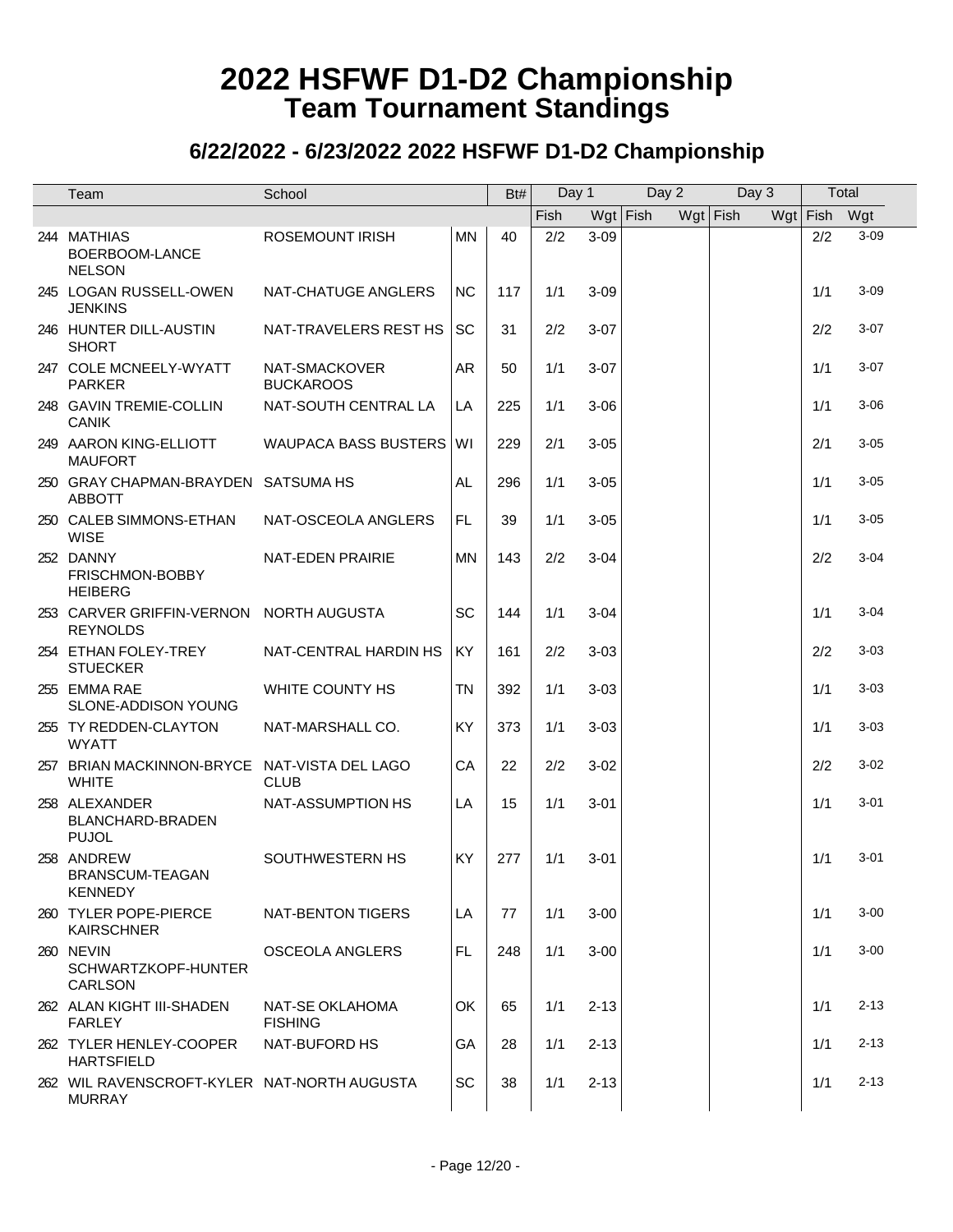| Team                                                          | School                                    |           | Bt# | Day 1 |            | Day 2 |  |            | Day 3 |            | Total    |
|---------------------------------------------------------------|-------------------------------------------|-----------|-----|-------|------------|-------|--|------------|-------|------------|----------|
|                                                               |                                           |           |     | Fish  | $Wgt$ Fish |       |  | $Wgt$ Fish |       | $Wgt$ Fish | Wgt      |
| 262 LAINIE HOLBERT-SARAH<br><b>SWINDLE</b>                    | <b>NAT-RIVERSIDE BASS</b><br><b>TEAM</b>  | TN        | 281 | 1/1   | $2 - 13$   |       |  |            |       | 1/1        | $2 - 13$ |
| 266 RYDER HALL-LOGAN<br><b>WELCH</b>                          | NAT-BOLIVAR HS<br><b>LIBERATORS</b>       | <b>MO</b> | 168 | 1/1   | $2 - 12$   |       |  |            |       | 1/1        | $2 - 12$ |
| 266 JACOB STAMPER-BENSON<br><b>SMITH</b>                      | <b>OUACHITA PARISH HS</b>                 | LA        | 413 | 1/1   | $2 - 12$   |       |  |            |       | 1/1        | $2 - 12$ |
| 266 JACK SWANN-DEACON<br><b>LEDFORD</b>                       | <b>NORTH AUGUSTA</b>                      | SC        | 250 | 1/1   | $2 - 12$   |       |  |            |       | 1/1        | $2 - 12$ |
| 269 REECE KEENEY-JOHN KRIZ NAT-NE WISCONSIN BASS              |                                           | WI        | 177 | 1/1   | $2 - 11$   |       |  |            |       | 1/1        | $2 - 11$ |
| 269 COLBY GAMBREL-ZAYNE<br><b>HAMMACK</b>                     | <b>CORBIN REDHOUNDS</b>                   | KY        | 345 | 1/1   | $2 - 11$   |       |  |            |       | 1/1        | $2 - 11$ |
| 271 LANDRY HASLAM-CADE<br><b>DAVIS</b>                        | <b>FLORENCE FALCONS</b>                   | AL        | 151 | 1/1   | $2 - 10$   |       |  |            |       | 1/1        | $2 - 10$ |
| 271 DYLAN<br>SOUTHWOOD-KENDALL<br><b>NEAL</b>                 | NAT-WAYNE COUNTY<br><b>CARDINALS</b>      | KY        | 234 | 1/1   | $2 - 10$   |       |  |            |       | 1/1        | $2 - 10$ |
| 271 HAYDEN<br><b>CURLISS-MAGNUM</b><br><b>MORRIS</b>          | NAT-HARTSHORNE MINER<br><b>TEAM</b>       | OK        | 327 | 1/1   | $2 - 10$   |       |  |            |       | 1/1        | $2 - 10$ |
| 271 TY CARRUTH-BEAU<br><b>ENGLAND</b>                         | <b>WEST MORGAN FISHING</b><br><b>TEAM</b> | AL        | 79  | 1/1   | $2 - 10$   |       |  |            |       | 1/1        | $2 - 10$ |
| 275 CHARLIE<br>DOMPIERRE-MASON<br><b>STIDWILL</b>             | NAT-EASTSIDE ELITES                       | MI        | 95  | 1/1   | $2 - 09$   |       |  |            |       | 1/1        | $2 - 09$ |
| 275 ALEXIS<br>VIRGILLITO-TAYLOR<br><b>BACOT</b>               | NAT-PARKWAY HS                            | LA        | 275 | 1/1   | $2 - 09$   |       |  |            |       | 1/1        | $2 - 09$ |
| 275 COOPER MCDONALD-JAKE NAT-LUMPKIN COUNTY<br><b>BARRETT</b> | <b>INDIANS</b>                            | GA        | 380 | 1/1   | $2 - 09$   |       |  |            |       | 1/1        | $2 - 09$ |
| 275 BEN HOWARD-JASON<br><b>BURCHFIELD</b>                     | NAT-SW HS WARRIORS                        | KY        | 396 | 1/1   | $2 - 09$   |       |  |            |       | 1/1        | $2 - 09$ |
| 275 HENRY GARRETT-JACOB<br><b>HODGE</b>                       | NAT-GREENBRIER<br><b>FISHING TEAM</b>     | GA        | 322 | 1/1   | $2 - 09$   |       |  |            |       | 1/1        | $2 - 09$ |
| 280 HUNTER SIMS-HARRISON<br><b>OVERMAN</b>                    | NAT-WEST TN STUDENT<br><b>TRAIL</b>       | <b>TN</b> | 61  | 1/1   | $2 - 08$   |       |  |            |       | 1/1        | $2 - 08$ |
| 280 MARSHALL `LEE`<br>CAUDILL-BRANDT KIDWELL                  | NAT-JESSAMINE CO                          | KY        | 59  | 1/1   | $2 - 08$   |       |  |            |       | 1/1        | $2 - 08$ |
| 280 NICOLE WILLIAMS-ADAM<br><b>STRAUB</b>                     | <b>YUMA ANGLERS</b>                       | AZ        | 118 | 1/1   | $2 - 08$   |       |  |            |       | 1/1        | $2 - 08$ |
| 280 GAGE SHARP-LEVI SHARP                                     | LA ANGLERS                                | ΤN        | 203 | 1/1   | $2 - 08$   |       |  |            |       | 1/1        | $2 - 08$ |
| 284 GAVIN GAULT-MATTHEW<br><b>CRAWFORD</b>                    | <b>MADISON PATRIOTS</b>                   | <b>NC</b> | 379 | 1/1   | $2 - 07$   |       |  |            |       | 1/1        | $2 - 07$ |
| 285 CHASE FLEENOR-TYLER<br><b>STEWART</b>                     | NAT-SCOTTSBURG HS                         | IN        | 129 | 1/1   | $2 - 06$   |       |  |            |       | 1/1        | $2 - 06$ |
| 286 BRYCE BARCLAY-HADEN<br><b>WEST</b>                        | NAT-GILMER FISHING<br><b>CLUB</b>         | GA        | 357 | 1/1   | $2 - 05$   |       |  |            |       | 1/1        | $2 - 05$ |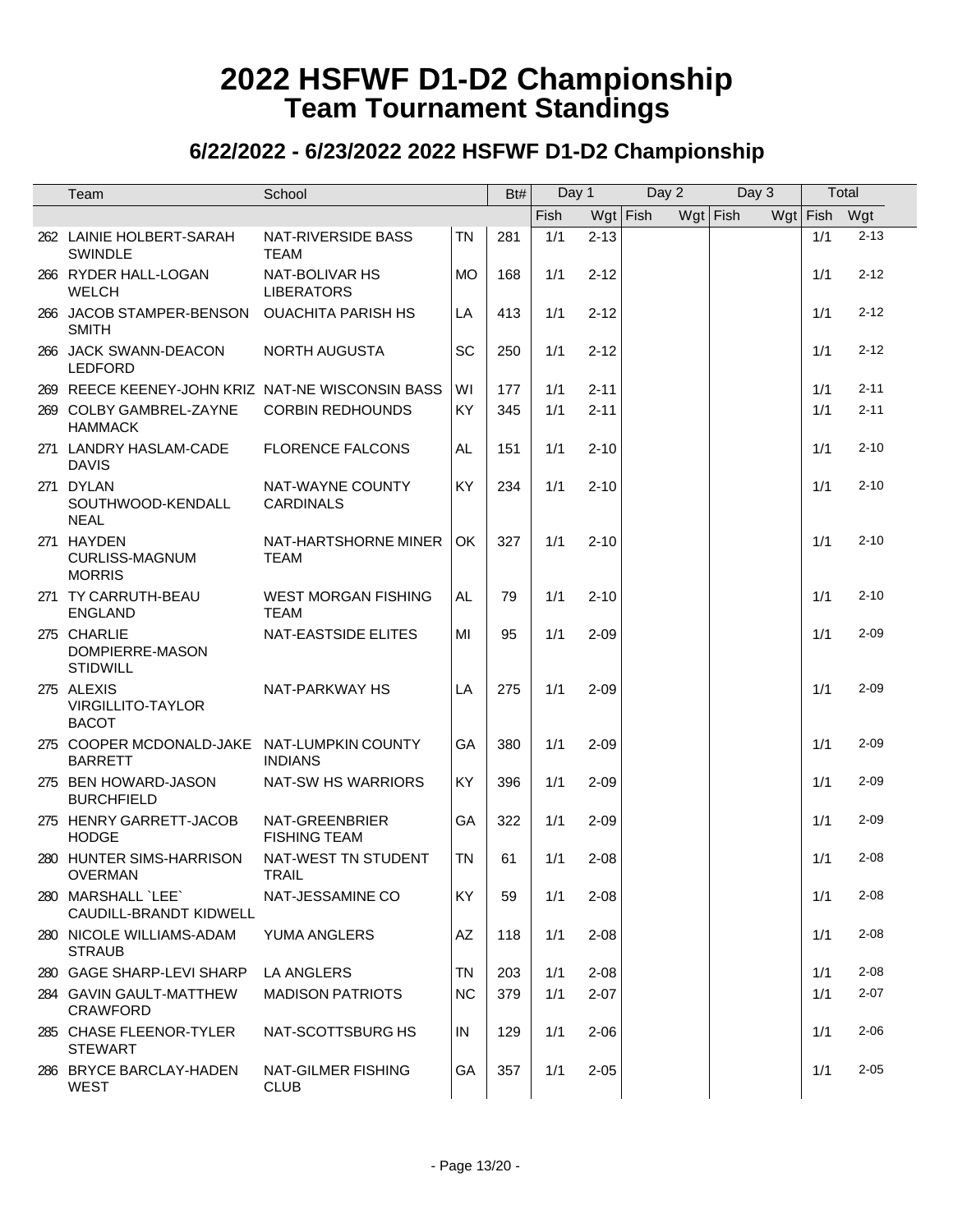| Team                                                  | School                        |           | Bt# | Day 1 |          | Day 2      |  | Day 3      |              | Total |          |
|-------------------------------------------------------|-------------------------------|-----------|-----|-------|----------|------------|--|------------|--------------|-------|----------|
|                                                       |                               |           |     | Fish  |          | $Wgt$ Fish |  | $Wgt$ Fish | Wgt Fish Wgt |       |          |
| 286 CARTER FROST-CALE<br><b>NEUENDORF</b>             | <b>CEDAR FALLS TIGERS</b>     | IA        | 209 | 1/1   | $2 - 05$ |            |  |            |              | 1/1   | $2 - 05$ |
| 286 JOE HAREN-ALAN SMITH                              | NAT-PIKE CO PIRATES           | GA        | 304 | 1/1   | $2 - 05$ |            |  |            |              | 1/1   | $2 - 05$ |
| 286 JACKSON ARCHIE-SAM<br><b>SMALL</b>                | <b>EAST PRAIRIE HS EAGLES</b> | <b>MO</b> | 148 | 1/1   | $2 - 05$ |            |  |            |              | 1/1   | $2 - 05$ |
| 290 LAKE ADLER-ANTHONY<br><b>GRAY</b>                 | NAT-GAFFNEY HS                | SC        | 361 | 1/1   | $2 - 04$ |            |  |            |              | 1/1   | $2 - 04$ |
| 291 JOHN BRADY<br>WHITE-TYLER WINE                    | NAT-CORBIN REDHOUNDS          | KY        | 106 | 1/1   | $2 - 03$ |            |  |            |              | 1/1   | $2 - 03$ |
| 291 MIKE ABBOTT-REES<br><b>WILLIAMS</b>               | <b>HARTLEY'S HAWGS</b>        | OH        | 374 | 1/1   | $2 - 03$ |            |  |            |              | 1/1   | $2 - 03$ |
| 291 GABE ST. JOHN-MASON<br><b>DOPLE</b>               | CAMPBELL COUNTY HS            | <b>TN</b> | 159 | 1/1   | $2 - 03$ |            |  |            |              | 1/1   | $2 - 03$ |
| 291 REESE OWENS-CLARK<br><b>BAIN</b>                  | PICKENS ANGLERS HS            | AL        | 326 | 1/1   | $2 - 03$ |            |  |            |              | 1/1   | $2 - 03$ |
| 295 PAXTON LOWE-KALEM FOX SULLIVAN EAST HS            |                               | <b>TN</b> | 368 | 1/1   | $2 - 02$ |            |  |            |              | 1/1   | $2 - 02$ |
| 295 RYKER<br>SINCLAIR-HOUSTON DODD                    | <b>SAND ROCK WILDCATS</b>     | AL        | 37  | 1/1   | $2 - 02$ |            |  |            |              | 1/1   | $2 - 02$ |
| 295 JOEY DURHAM-HEATH<br><b>ROACH</b>                 | NAT-LAFAYETTE HS              | GA        | 87  | 1/1   | $2 - 02$ |            |  |            |              | 1/1   | $2 - 02$ |
| 298 KONNER KINLAW-CORBIN<br><b>YOW</b>                | UNION PINES HS VIKINGS        | <b>NC</b> | 400 | 1/1   | $2 - 01$ |            |  |            |              | 1/1   | $2 - 01$ |
| 298 HUNTER COATS-ETHAN<br><b>SARAULT</b>              | NAT-INDIANA BASS FED          | IN        | 397 | 1/1   | $2 - 01$ |            |  |            |              | 1/1   | $2 - 01$ |
| 298 SCOOTER (JAMES)<br><b>LIGON-TYLER BOGGS</b>       | NAT-LUMPKIN COUNTY HS         | GA        | 233 | 1/1   | $2 - 01$ |            |  |            |              | 1/1   | $2 - 01$ |
| 298 GUNNER WEST-ISAAC<br><b>ROGERS</b>                | <b>RIP N LIPS</b>             | OK        | 290 | 1/1   | $2 - 01$ |            |  |            |              | 1/1   | $2 - 01$ |
| 302 JOSHUA<br>MCGUFFIN-AUDAN<br><b>NUBERN</b>         | <b>CRESCENT HS TIGERS</b>     | <b>SC</b> | 20  | 1/1   | $2 - 00$ |            |  |            |              | 1/1   | $2 - 00$ |
| 302 COOPER JIPSEN-LOGAN<br><b>EILTS</b>               | NAT-SW IOWA TEAM              | IA        | 398 | 1/1   | $2 - 00$ |            |  |            |              | 1/1   | $2 - 00$ |
| 302 SLADE DAVIS-HUNTER<br><b>WILKS</b>                | SYLVANIA BASS TEAM            | AL.       | 146 | 1/1   | $2 - 00$ |            |  |            |              | 1/1   | $2 - 00$ |
| 305 DAVID BERRY-CAMERON<br><b>RAE</b>                 | <b>MLF ZIMBABWE</b>           | ZA        | 256 | 1/1   | $1 - 15$ |            |  |            |              | 1/1   | $1 - 15$ |
| 306 GAVIN FLANNERY-MILEY<br><b>HOFFARTH</b>           | ROCHESTER FISHING             | <b>MN</b> | 224 | 1/1   | $1 - 14$ |            |  |            |              | 1/1   | $1 - 14$ |
| 307 JOEY BOOKER-CASON<br><b>ECKARDT</b>               | <b>BASS LEGENDS</b>           | <b>PA</b> | 411 | 1/0   | $1 - 14$ |            |  |            |              | 1/0   | $1 - 14$ |
| 308 PATRICK<br><b>FULLERTON-JOEY</b><br><b>DAWSON</b> | NAT-BENTON HS TIGERS          | LA        | 5   | 1/1   | $1 - 13$ |            |  |            |              | 1/1   | $1 - 13$ |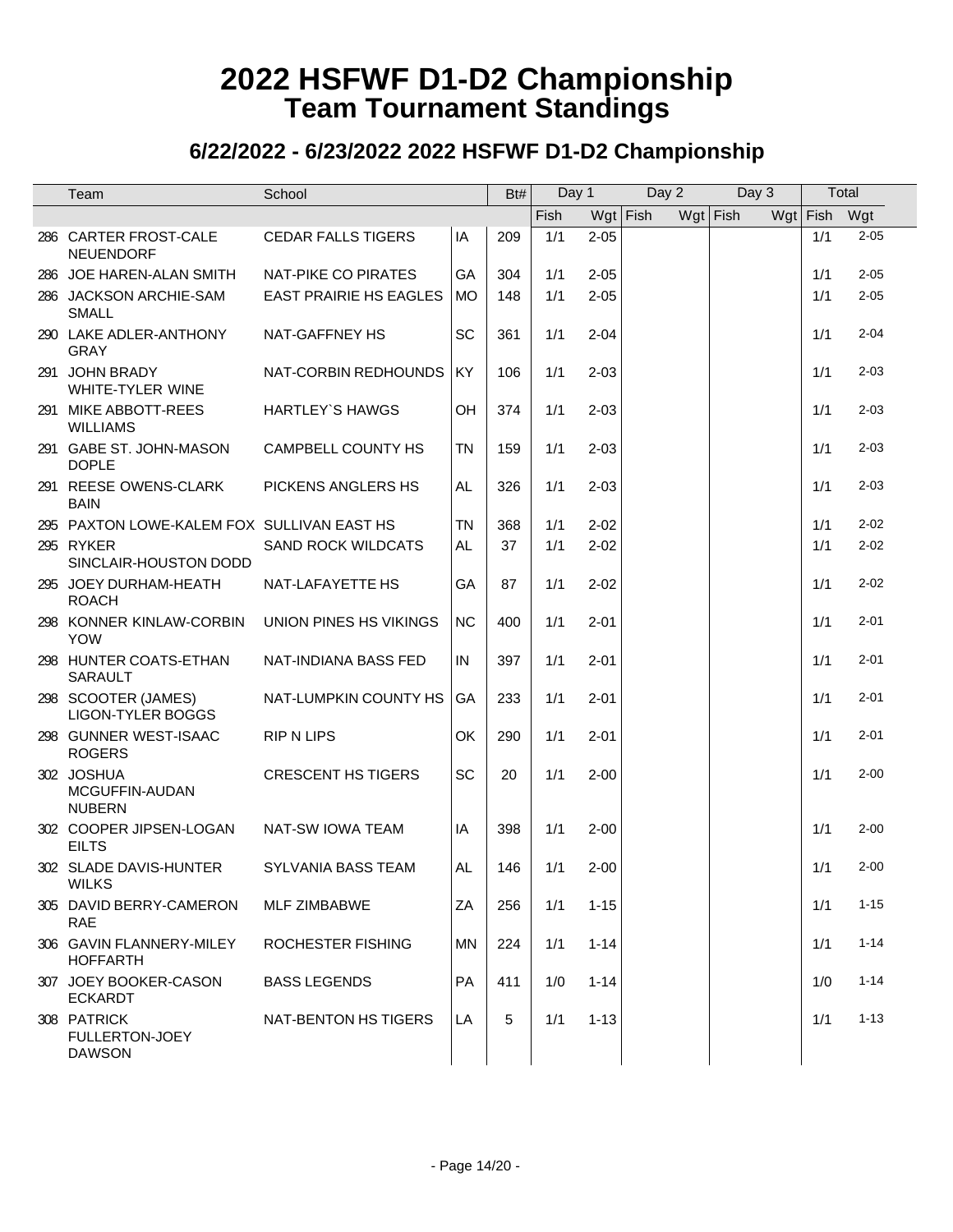|     | Team                                             | School                                    |           | Bt# | Day 1 |          | Day 2    |  | Day 3      |  | Total        |          |
|-----|--------------------------------------------------|-------------------------------------------|-----------|-----|-------|----------|----------|--|------------|--|--------------|----------|
|     |                                                  |                                           |           |     | Fish  |          | Wgt Fish |  | $Wgt$ Fish |  | Wgt Fish Wgt |          |
|     | 308 ETHAN<br>BURNETTE-BRYSON<br><b>SLONE</b>     | <b>WAYNE COUNTY</b><br><b>CARDINALS</b>   | KY        | 362 | 1/1   | $1 - 13$ |          |  |            |  | 1/1          | $1 - 13$ |
|     | 308 CLAY MULFORD-SETH<br><b>SPANO</b>            | NAT-CALVARY BAPTIST<br><b>ACADEMY</b>     | LA        | 220 | 1/1   | $1 - 13$ |          |  |            |  | 1/1          | $1 - 13$ |
|     | 308 JASE ARCHIE-DREW<br><b>YOUNGBLOOD</b>        | <b>EAST PRAIRIE EAGLES</b>                | <b>MO</b> | 57  | 1/1   | $1 - 13$ |          |  |            |  | 1/1          | $1 - 13$ |
|     | 312 CARL PETTY-DYALN BEST                        | <b>SCOTTSBURG WARRIORS</b>                | IN        | 43  | 1/1   | $1 - 12$ |          |  |            |  | 1/1          | $1 - 12$ |
|     | 312 COOPER MOON-GARRETT<br><b>HEWLETT</b>        | <b>CARTERSVILLE HS</b>                    | GA        | 195 | 1/1   | $1 - 12$ |          |  |            |  | 1/1          | $1 - 12$ |
|     | 314 CALEB GRIFFIN-BRYSON<br><b>BAILEY</b>        | W TENNESSEE HOME<br><b>SCHOOL</b>         | <b>TN</b> | 257 | 1/1   | $1 - 11$ |          |  |            |  | 1/1          | $1 - 11$ |
|     | 314 NATHAN LORRAIN-MASON<br><b>SWEETSER</b>      | NAT-BURLINGTON<br><b>SEAHORSES</b>        | VT        | 202 | 1/1   | $1 - 11$ |          |  |            |  | 1/1          | $1 - 11$ |
|     | 316 LANDON MYERS-HUNTER<br><b>OLIVET</b>         | NAT-ALCOA FISHING TEAM   TN               |           | 92  | 1/0   | $1 - 11$ |          |  |            |  | 1/0          | $1 - 11$ |
|     | 317 TY STROUP-DANIEL<br><b>WALTER</b>            | NAT-WILDCAT HS FISHING                    | PA        | 139 | 1/1   | $1 - 10$ |          |  |            |  | 1/1          | $1 - 10$ |
|     | 318 SHAMAR PIERRE-DEVRIN<br><b>HARPER</b>        | WEST ST. JOHN RAMS                        | LA        | 145 | 1/0   | $1 - 05$ |          |  |            |  | 1/0          | $1 - 05$ |
|     | 319 CALEB JOHNSTON-COLIN<br><b>COSENZA</b>       | <b>MANY HS TIGERS</b>                     | LA        | 211 | 1/0   | $1 - 03$ |          |  |            |  | 1/0          | $1 - 03$ |
|     | 320 LOGAN PARKER-HUDSON<br><b>HOWELL</b>         | NAT-CHEROKEE HS<br><b>WARRIORS</b>        | GA        | 32  | 1/1   |          |          |  |            |  | 1/1          |          |
|     | 321 GARRETT HUNT-KESSLER<br><b>JORDAN</b>        | FORSYTH CENTRAL                           | GA        | 253 |       |          |          |  |            |  |              |          |
|     | 321 MORGAN ROWE-KYLE<br><b>WATTS</b>             | NAT-CONCRETE HS LIONS                     | WA        | 315 |       |          |          |  |            |  |              |          |
|     | 321 ETHAN EVATT-BRYSON<br><b>GURLEY</b>          | PALMETTO MUSTANGS                         | SC        | 363 |       |          |          |  |            |  |              |          |
|     | 321 CHARLY HUTSON-CHLOE<br><b>WISNIEWSKI</b>     | NAT-HCHS PATRIOTS                         | <b>TN</b> | 371 |       |          |          |  |            |  |              |          |
| 321 | JASON LEMONS-TANNER<br><b>DUNCAN</b>             | UNION CO HS YELLOW<br><b>JACKETS</b>      | SC        | 99  |       |          |          |  |            |  |              |          |
|     | 321 BRANDON<br><b>WILLARD-BRYAN GAYTON</b>       | NAT-WOODLAND HS                           | GA        | 314 |       |          |          |  |            |  |              |          |
|     | 321 JEREMY ZYCK-CHRISTIAN<br><b>RUOTSALAINEN</b> | NAT-SOUTH FORSYTH HS<br><b>WAR EAGLES</b> | GA        | 14  |       |          |          |  |            |  |              |          |
|     | 321 WILLIAM AYSCUE-JACOB<br><b>ROGERS</b>        | SOUTH FORSYTH HS WAR<br><b>EAGLES</b>     | GA        | 25  |       |          |          |  |            |  |              |          |
|     | 321 CALVIN<br>MCMURTRIE-DYLAN<br><b>NICHOLS</b>  | <b>WESTERN PANTHERS</b>                   | MI        | 334 |       |          |          |  |            |  |              |          |
|     | 321 STONE SMITH-BRODY<br>PAGE                    | NAT-CAPTAIN SHREVE<br><b>GATORS</b>       | LA        | 58  |       |          |          |  |            |  |              |          |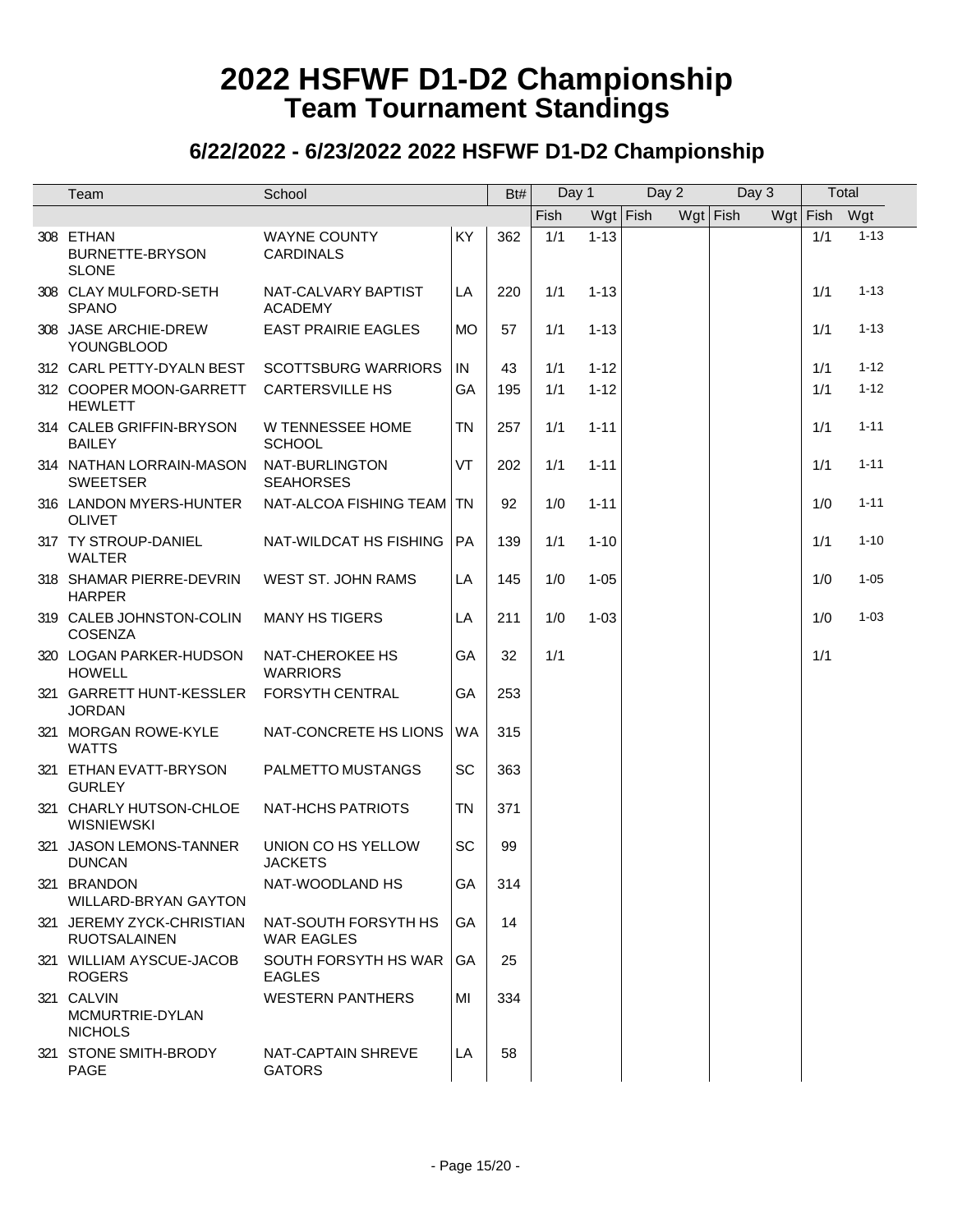| Team                                                        | School                                        |           | Bt# | Day 1 |            | Day 2 |            | Day 3 |              | Total |
|-------------------------------------------------------------|-----------------------------------------------|-----------|-----|-------|------------|-------|------------|-------|--------------|-------|
|                                                             |                                               |           |     | Fish  | $Wgt$ Fish |       | $Wgt$ Fish |       | Wgt Fish Wgt |       |
| 321 JOSHUA SMITH-HUNTER<br><b>WRIGHT</b>                    | SOUTHWEST SELECT                              | VA        | 240 |       |            |       |            |       |              |       |
| 321 BRAXTON<br><b>HARDIE-PRESTON CREEL</b>                  | NAT-HARRISONBURG<br><b>BULLDOGS</b>           | LA        | 219 |       |            |       |            |       |              |       |
| 321 CODY NIEMANN-ELLIE<br><b>HOFFARTH</b>                   | ROCHESTER FISHING                             | MN        | 306 |       |            |       |            |       |              |       |
| 321 DAWSON<br>NORNBERG-GRACEE<br><b>NORNBERG</b>            | NAT-LITTLE FALL<br><b>COMMUNITY HS FLYERS</b> | MN        | 193 |       |            |       |            |       |              |       |
| 321 GARRETT WILSON-CHAD<br>BAKER                            | <b>WILLIS/ BASSCAT</b>                        | <b>TX</b> | 23  |       |            |       |            |       |              |       |
| 321 CONNOR GISLER-LUKE<br><b>ABEL</b>                       | NAT-LAFAYETTE<br><b>CHRISTIAN COUGARS</b>     | GA        | 311 |       |            |       |            |       |              |       |
| 321 MACKENZIE<br>PAVIA-BREANNA TAYLOR                       | NAT-LEESBURG HS<br><b>JACKETS</b>             | FL        | 376 |       |            |       |            |       |              |       |
| 321 ELIJAH ADKINS-AUSTIN<br><b>CRISWELL</b>                 | NAT-WAYNE COUNTY HS                           | <b>KY</b> | 44  |       |            |       |            |       |              |       |
| 321 TYLER CONRAD-PEYTON<br><b>ROSE</b>                      | <b>FLORA HS</b>                               | IL        | 93  |       |            |       |            |       |              |       |
| 321 LANDON DAY-DYLAN<br><b>MCLAREN</b>                      | NAT-LINCOLN CO HS                             | KY        | 81  |       |            |       |            |       |              |       |
| 321 HUNTER NEALE-CLAYTON NAT-LAKE WALES HS<br><b>KEENE</b>  |                                               | FL        | 45  |       |            |       |            |       |              |       |
| 321 JAKE MATTINGLY-LAIKEN<br><b>FRANCIS</b>                 | DANVILLE CHRISTIAN<br><b>ACADEMY</b>          | <b>KY</b> | 126 |       |            |       |            |       |              |       |
| 321 BRANDON BERRY-HUNTER NAT-HELENA HS<br><b>BRIGHT</b>     |                                               | AL        | 46  |       |            |       |            |       |              |       |
| 321 MAGGIE BORSETH-KOLBE<br><b>SAHR</b>                     | AITKIN HS                                     | MN        | 332 |       |            |       |            |       |              |       |
| 321 HUNTER SHUMAN-LOGAN<br><b>SEHR</b>                      | BRYAN CO HS                                   | GA        | 278 |       |            |       |            |       |              |       |
| 321 KALEB SAHR-DAMON<br><b>WASHBURN</b>                     | <b>AITKIN HS</b>                              | ΜN        | 179 |       |            |       |            |       |              |       |
| 321 ETHAN CAMPBELL-KAIDEN SCOTTSBURG WARRIORS<br>KALLENBACH |                                               | IN        | 255 |       |            |       |            |       |              |       |
| 321 PEYTON CLARK-MATTHEW POWELL CO HS<br><b>KANE KNOX</b>   |                                               | <b>KY</b> | 217 |       |            |       |            |       |              |       |
| 321 BARRETT<br><b>NEWTON-LANDON KRAUSS</b>                  | <b>BEAST OF THE EAST</b>                      | <b>TN</b> | 338 |       |            |       |            |       |              |       |
| 321 LEVI LUEDKE-GATLIN<br><b>HAMBRIGHT</b>                  | <b>BROOKS LIONS</b>                           | AL        | 231 |       |            |       |            |       |              |       |
| 321 TAYLOR<br>HAMBRIGHT-BRYSON<br><b>DUKE</b>               | <b>BROOKS LOINS</b>                           | AL        | 66  |       |            |       |            |       |              |       |
| 321 COLETON<br>HANNAH-PARKER JONES                          | <b>BROOKS LOINS</b>                           | AL        | 391 |       |            |       |            |       |              |       |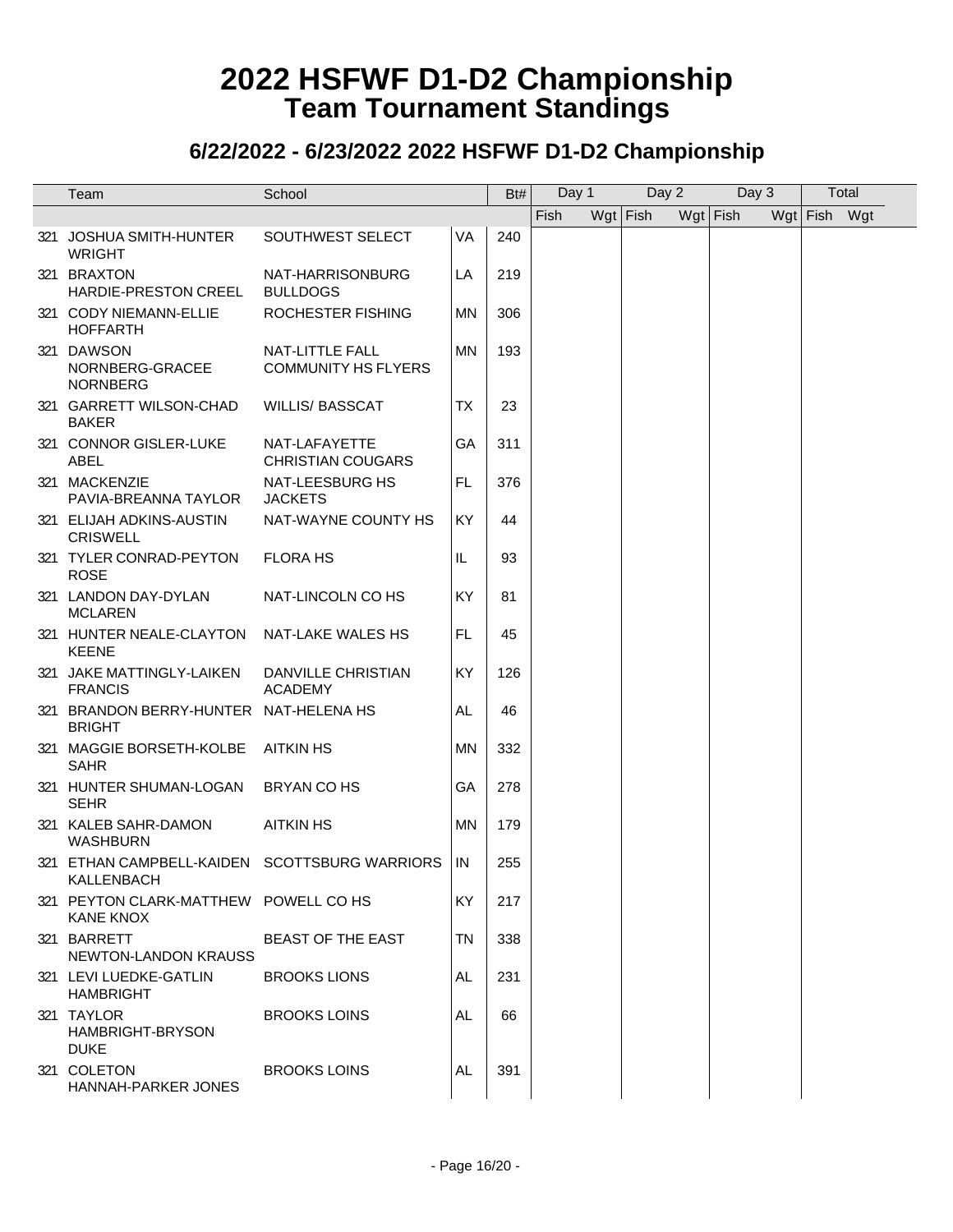| Team                                           | School                                 |           | Bt# | Day 1 |            | Day 2 |            | Day 3 |              | Total |  |
|------------------------------------------------|----------------------------------------|-----------|-----|-------|------------|-------|------------|-------|--------------|-------|--|
|                                                |                                        |           |     | Fish  | $Wgt$ Fish |       | $Wgt$ Fish |       | Wgt Fish Wgt |       |  |
| 321 TANNER BROWN-HUNTER<br><b>JOYCE</b>        | <b>SCOTTSBURG WARRIORS</b>             | IN        | 288 |       |            |       |            |       |              |       |  |
| 321 WILL TRAVIS-COLTON<br><b>TIEFFER</b>       | NAT-RAY CO EAGLES                      | TN        | 254 |       |            |       |            |       |              |       |  |
| 321 LAYLA LONGO-BEN<br><b>KORHONEN</b>         | <b>BRAINERD WARRIOR</b>                | <b>MN</b> | 74  |       |            |       |            |       |              |       |  |
| 321 STEVEN BRADY-DANIEL<br><b>MCCOY</b>        | NAT-LAKE HAVASU HS                     | AZ        | 82  |       |            |       |            |       |              |       |  |
| 321 BO HELMS-ETHAN PALMER NAT-BADIN BANDITS    |                                        | <b>NC</b> | 3   |       |            |       |            |       |              |       |  |
| 321 CAMDEN BAKER-HARLEY<br><b>VALERIUS</b>     | <b>MCCRACKEN CO</b><br><b>MUSTANGS</b> | KY        | 260 |       |            |       |            |       |              |       |  |
| 321 COLTON RUDY-COLIN<br><b>RUDY</b>           | NAT-SW IOWA TEAM                       | ΙA        | 18  |       |            |       |            |       |              |       |  |
| 321 EMMA WILSON-WILL<br><b>KIMBROUGH</b>       | NAT-ALEXANDER<br><b>COUGARS</b>        | GA        | 102 |       |            |       |            |       |              |       |  |
| 321 AARON ASHLEY-ALEC<br><b>ASHLEY</b>         | <b>SAND ROCK WILDCATS</b>              | AL        | 313 |       |            |       |            |       |              |       |  |
| 321 COURTNEY<br>MARTINEZ-JONAH VARNER          | <b>CALDWELL PARISH HS</b>              | LA        | 282 |       |            |       |            |       |              |       |  |
| 321 GRANT LANEY-TREY<br><b>TROTTER</b>         | NAT-FAIRVIEW AGGIES                    | AL        | 348 |       |            |       |            |       |              |       |  |
| 321 COLTON<br><b>CLEVELAND-DEAN RICE</b>       | NAT-CALHOUN YELLOW<br><b>JACKETS</b>   | GA        | 297 |       |            |       |            |       |              |       |  |
| 321 MADISON MAYO-LEAH<br><b>JARRETT</b>        | <b>UNION GROVE</b>                     | GA        | 270 |       |            |       |            |       |              |       |  |
| 321 GRANT JACKSON-DAKOTA<br><b>HARGRAVE</b>    | <b>OSCEOLA ANGLERS</b>                 | <b>FL</b> | 172 |       |            |       |            |       |              |       |  |
| 321 CLAY FERGUSON-NICK<br><b>AARON</b>         | RUSSELL CO LAKERS                      | <b>KY</b> | 68  |       |            |       |            |       |              |       |  |
| 321 PEYTON FORE-MASON<br><b>SUDERMANN</b>      | NAT-KICKBACK                           | KS        | 213 |       |            |       |            |       |              |       |  |
| 321 AYDEN GIDEON-ANNA<br><b>PEARSON</b>        | NAT-UPPER TOMBIGBEE<br><b>TRAIL</b>    | MS        | 389 |       |            |       |            |       |              |       |  |
| 321 TYLER SHELTON-CAIDEN<br><b>TANNER</b>      | NAT-AHSBA.<br><b>CARTERSVILLE HS</b>   | GA        | 364 |       |            |       |            |       |              |       |  |
| 321 CARTER HICKS-JACOB<br><b>MYLES</b>         | <b>NFHS RAIDERS</b>                    | GA        | 285 |       |            |       |            |       |              |       |  |
| 321 NICK RUIS-NATHAN RUIS                      | <b>NFHS RAIDERS</b>                    | GA        | 76  |       |            |       |            |       |              |       |  |
| 321 SPENCER<br><b>BAUKNIGHT-AYDEN PARKS</b>    | <b>HARMONY LONG HORNS</b>              | FL.       | 70  |       |            |       |            |       |              |       |  |
| 321 WES NEWMAN-KENDALL<br><b>HATCH</b>         | CHICAHOMINY &<br>WALSINGHAM            | <b>VA</b> | 284 |       |            |       |            |       |              |       |  |
| 321 DILLON<br>ROBERTSHAW-CODY<br><b>MILLER</b> | NAT-SOUTHERN<br>COLORADO JR            | CO        | 132 |       |            |       |            |       |              |       |  |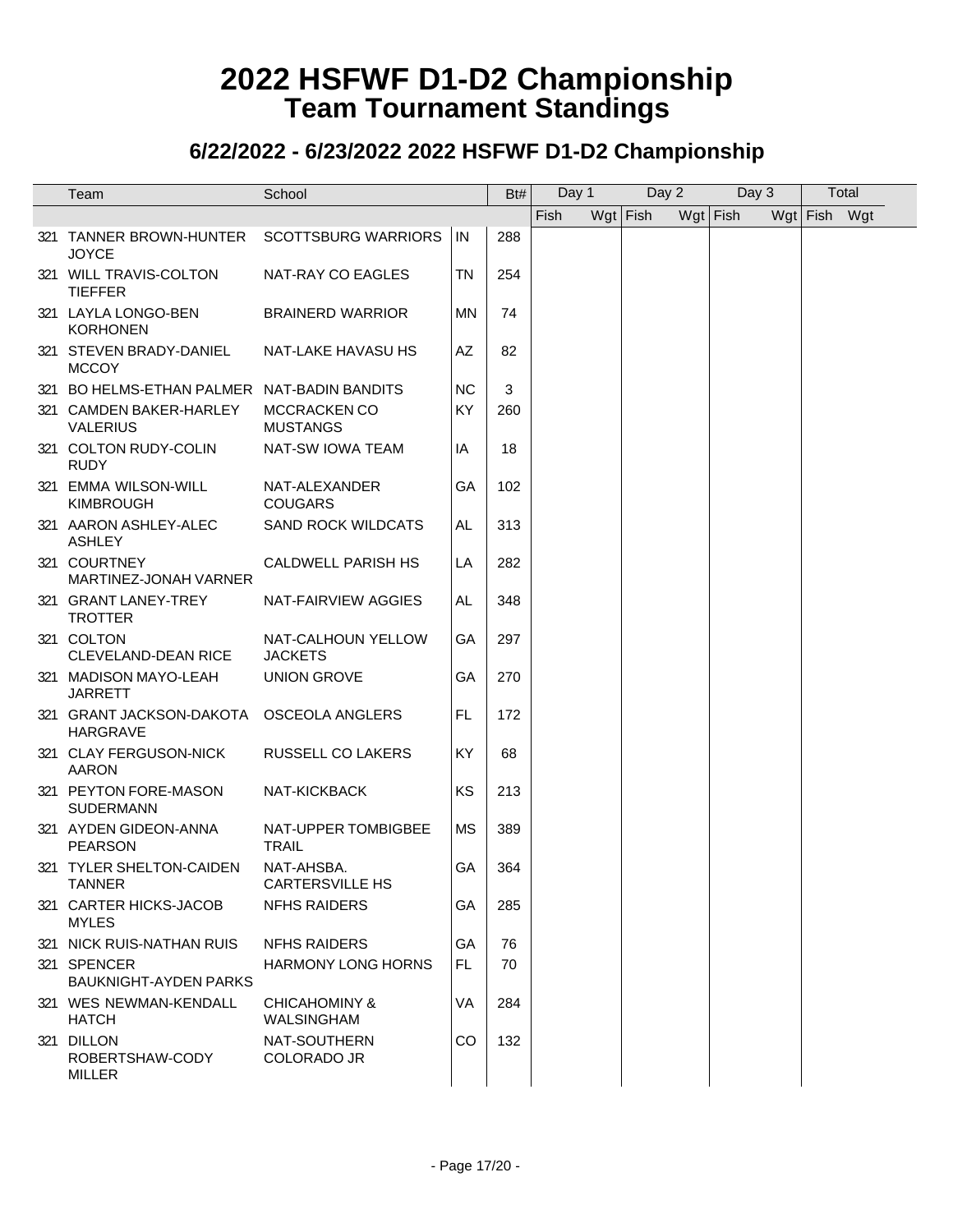| Team                                                          | School                                    |           | Bt#            | Day 1 |            | Day 2 |            | Day 3 |              | Total |  |
|---------------------------------------------------------------|-------------------------------------------|-----------|----------------|-------|------------|-------|------------|-------|--------------|-------|--|
|                                                               |                                           |           |                | Fish  | $Wgt$ Fish |       | $Wgt$ Fish |       | Wgt Fish Wgt |       |  |
| 321 KYLE KANNAWURF-LUKE<br><b>KARG</b>                        | NAT-OWENSVILLE<br>ANGLERS                 | <b>MO</b> | 343            |       |            |       |            |       |              |       |  |
| 321 SAM<br>SHIMABUKURO-MAXWELL<br><b>KANEKO</b>               | NAT-DELTA TEEN TEAM                       | CA        | 127            |       |            |       |            |       |              |       |  |
| 321 MATTHEW JONES-MICAH<br><b>DARNELL</b>                     | NAT-CALLOWAY CO HS<br>LAKERS              | KY        | 303            |       |            |       |            |       |              |       |  |
| 321 HUNTER<br>SHELTON-JORDAN<br><b>HAMPTON</b>                | NAT-TRIGG COUNTY<br><b>WILDCATS</b>       | <b>KY</b> | 174            |       |            |       |            |       |              |       |  |
| 321 LEVI KOHL-LANE ARGO                                       | <b>NAT-EDINBURG HS</b><br><b>WILDCATS</b> | IL        | 228            |       |            |       |            |       |              |       |  |
| 321 JACK<br>THOMPSON-PRESTON<br><b>FUTRELL</b>                | NAT-MARSHALL COUNTY                       | <b>KY</b> | 21             |       |            |       |            |       |              |       |  |
| 321 DANIEL<br>BIRMINGHAM-KADEN<br><b>POSEY</b>                | <b>NAT-PICKENS ANGLERS</b><br><b>HS</b>   | AL        | 67             |       |            |       |            |       |              |       |  |
| 321 JACOB HIEBSCH-JUSTIN<br><b>RODENBERG</b>                  | <b>NAT-EUREKA HS</b><br><b>WILDCATS</b>   | MO        | 403            |       |            |       |            |       |              |       |  |
| 321 AUSTIN HALL-HAGAN<br><b>MERRICK</b>                       | NAT-LAKE CUMBERLAND<br><b>HS</b>          | KY        | 353            |       |            |       |            |       |              |       |  |
| 321 KLAY BLOOM-MALOREE<br><b>BLOOM</b>                        | N GEORGIA HOME<br><b>SCHOOL</b>           | GA        | 325            |       |            |       |            |       |              |       |  |
| 321 TANNER MICHAEL<br>SMITH-CADEN SERGENT                     | <b>BARBOURVILLE HS</b>                    | KY        | 258            |       |            |       |            |       |              |       |  |
| 321 TROY COX-ZANE RAVALIN                                     | NAT-OAKDALE MUSTANGS                      | CA        | 318            |       |            |       |            |       |              |       |  |
| 321 TAGGERT NISSEN-JADEN<br><b>BEETER</b>                     | NAT-WEST FARGO<br><b>MUSTANGS</b>         | ND.       | 124            |       |            |       |            |       |              |       |  |
| 321 MARLEE<br>CHURCHMAN-JOSEPH<br><b>COFFMAN</b>              | <b>SHREVE GATORS</b>                      | LA        | 415            |       |            |       |            |       |              |       |  |
| 321 TRISTAN BECK-COLSON<br><b>BRUST</b>                       | <b>CARTHAGE HS</b>                        | <b>MO</b> | 381            |       |            |       |            |       |              |       |  |
| 321 WILL STEPHENS-LUCAS<br>WRAY                               | NAT-RUSSELL COUNTY HS KY                  |           | 201            |       |            |       |            |       |              |       |  |
| 321 TY KREIS-BRAEDEN<br><b>ANDERSON</b>                       | NAT-GOTHENBURG<br><b>BASSMASTERS</b>      | <b>NE</b> | 198            |       |            |       |            |       |              |       |  |
| 321 ELI NEWBERRY-HUNTER<br>WALLS                              | <b>WASHINGTON HATCHETS</b>                | IN        | 366            |       |            |       |            |       |              |       |  |
| 321 JADEN PETERS-CHANDLER SALTILLO HS TIGERS<br><b>HOWELL</b> |                                           | <b>MS</b> | 279            |       |            |       |            |       |              |       |  |
| 321 CARSON WILLIAMS-JAYCE NAT-MCCRACKEN<br><b>BRABOY</b>      | <b>COUNTY MUSTANGS</b>                    | <b>KY</b> | $\overline{7}$ |       |            |       |            |       |              |       |  |
| 321 DONAVON<br>TOLER-TIMOTHY GREEN                            | <b>WESTSIDE RENEGADES</b>                 | WV        | 261            |       |            |       |            |       |              |       |  |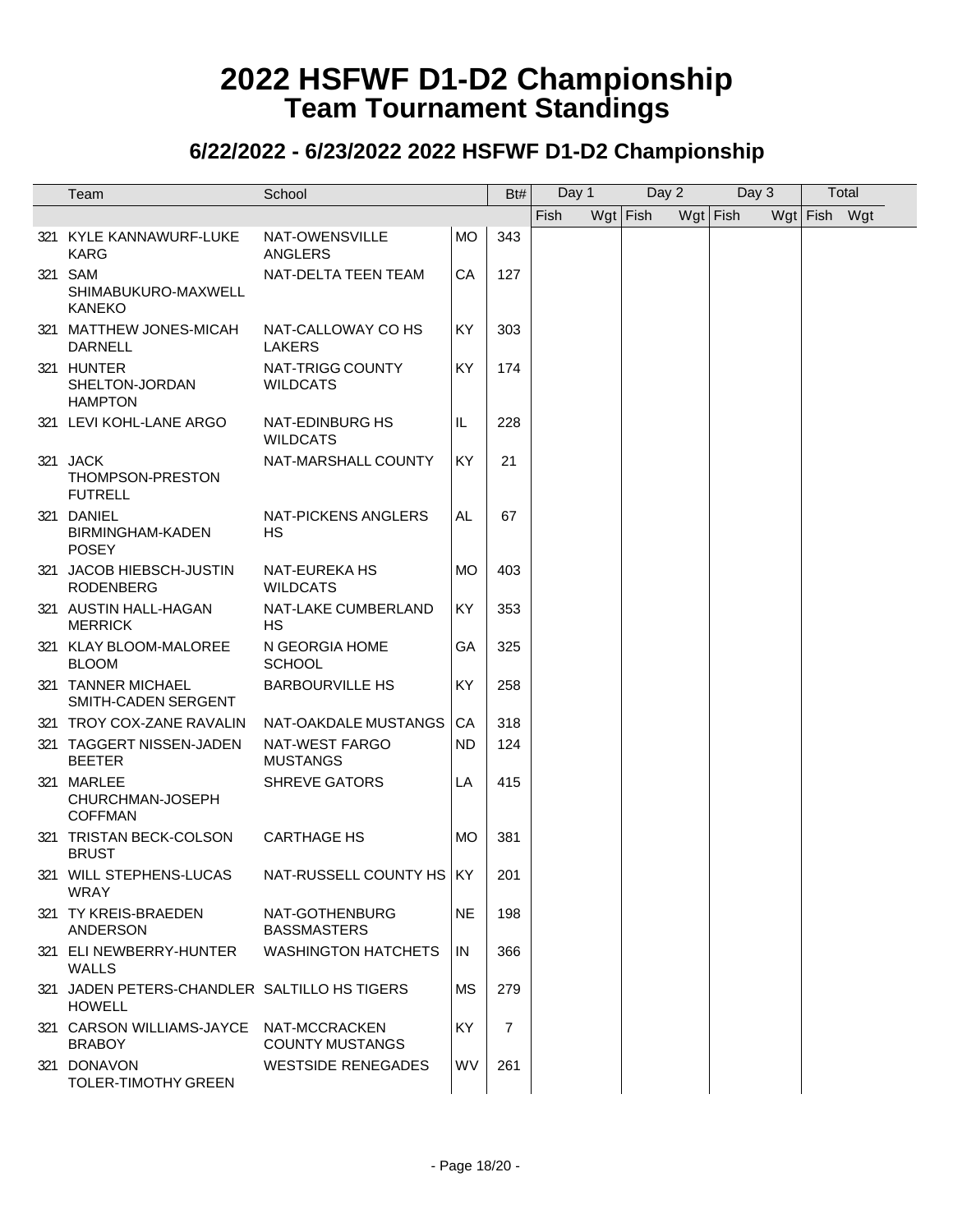#### **6/22/2022 - 6/23/2022 2022 HSFWF D1-D2 Championship**

| Team                                                                           | School                                                 |           | Bt# | Day 1 | Day 2      |          | Day 3 |              | Total |  |
|--------------------------------------------------------------------------------|--------------------------------------------------------|-----------|-----|-------|------------|----------|-------|--------------|-------|--|
|                                                                                |                                                        |           |     | Fish  | $Wgt$ Fish | Wgt Fish |       | Wgt Fish Wgt |       |  |
| 321 CLINT LEONARD-AUSTIN<br><b>HOWARD</b>                                      | <b>OSCEOLA ANGLERS</b>                                 | FL.       | 86  |       |            |          |       |              |       |  |
| 321 CALEB ANDREWS-MASON<br><b>SCOTT</b>                                        | NAT-7001881                                            | LA        | 382 |       |            |          |       |              |       |  |
| 321 KARLEE<br>ROSALEZ-KAMRYN<br><b>ROSALEZ</b>                                 | NAT-FREEDOM FALCONS                                    | CA        | 122 |       |            |          |       |              |       |  |
| 321 JACKSON THOMAS-COLE<br><b>BRADLEY</b>                                      | KINGS RIDGE TIGERS                                     | GA        | 184 |       |            |          |       |              |       |  |
| 321 CHANDLER KELLEY-CADE<br><b>SMITH</b>                                       | <b>KIOWA COWBOYS</b>                                   | OK        | 291 |       |            |          |       |              |       |  |
| 321 BRENNAN<br>OSBORN-BERKLEY<br><b>OSBORN</b>                                 | OREGON HS ANGLERS                                      | <b>OR</b> | 268 |       |            |          |       |              |       |  |
| 321 WYATT CRONIN-LEVI<br><b>JILLSON</b>                                        | NAT-BRAINERD<br><b>WARRIORS</b>                        | MN.       | 335 |       |            |          |       |              |       |  |
| 321 OLIVIA PEARL-BRANT<br><b>LARKIN</b>                                        | <b>BRAINERD WARRIORS</b>                               | ΜN        | 120 |       |            |          |       |              |       |  |
| 321 CHARLES PAOLINO-JERRY BASS LEGENDS BTT<br><b>HODGE III</b>                 |                                                        | MD        | 34  |       |            |          |       |              |       |  |
| 321 CLIFFORD STILL-CALEB<br><b>GODSON</b>                                      | NAT-NORTH AUGUSTA                                      | SC        | 215 |       |            |          |       |              |       |  |
| 321 CHASE ROGERS-BRYSON<br><b>HOLLAND</b>                                      | <b>NORTH AUGUSTA</b>                                   | SC        | 383 |       |            |          |       |              |       |  |
| 321 RYAN PARDI-REX<br><b>SHAHEEN</b>                                           | <b>HARTLEYS HAWGS</b>                                  | OН        | 221 |       |            |          |       |              |       |  |
| 321 JARED FERGE-LOGAN<br><b>GILBERT</b>                                        | NAT-WEST TN TRAIL                                      | <b>TN</b> | 196 |       |            |          |       |              |       |  |
| 321 GAGE SELLARS-BROCK<br>LEWIS                                                | <b>BAINBRIDGE BASS CATS</b>                            | GA        | 263 |       |            |          |       |              |       |  |
| 321 JOSH CRAIG-JACKSON<br><b>CRAIG</b>                                         | <b>JIGGIN GINGERS BASS</b>                             | <b>NE</b> | 324 |       |            |          |       |              |       |  |
| 321 AUSTIN BASSETT-JOHN<br><b>GIFFORD</b>                                      | <b>NORTH MISSISSIPPI</b>                               | <b>MS</b> | 204 |       |            |          |       |              |       |  |
| 321 KODY SCHROEDER-ERIC<br><b>WELSCHER</b>                                     | NAT-CALEDONIA HIGH<br><b>SCHOOL WARRIORS</b>           | MN        | 6   |       |            |          |       |              |       |  |
| 321 JACOB WRIGHT-LEVI<br><b>HUFFSTETLER</b>                                    | ALCOA FISHING TEAM                                     | TN        | 386 |       |            |          |       |              |       |  |
| 321 TREVOR BUCK-BLAKE<br>KERCHEVAL                                             | <b>OWENSVILLE ANGLERS</b>                              | <b>MO</b> | 280 |       |            |          |       |              |       |  |
| 321 BRADY TUCKER-BRISE<br><b>HAZELTON</b>                                      | NAT-HUNTINGTON HS RED<br><b>DEVILS</b>                 | TX.       | 71  |       |            |          |       |              |       |  |
| Total Teams:<br>416<br>Daily Big Bass<br>$6 - 15$<br>Tournament Big Sack 18-08 | FALLON CLEPPER-WYATT FORD<br>FALLON CLEPPER-WYATT FORD |           |     |       |            |          |       |              |       |  |

Tot. Fish Caught: 721 Tot. Limits: 163